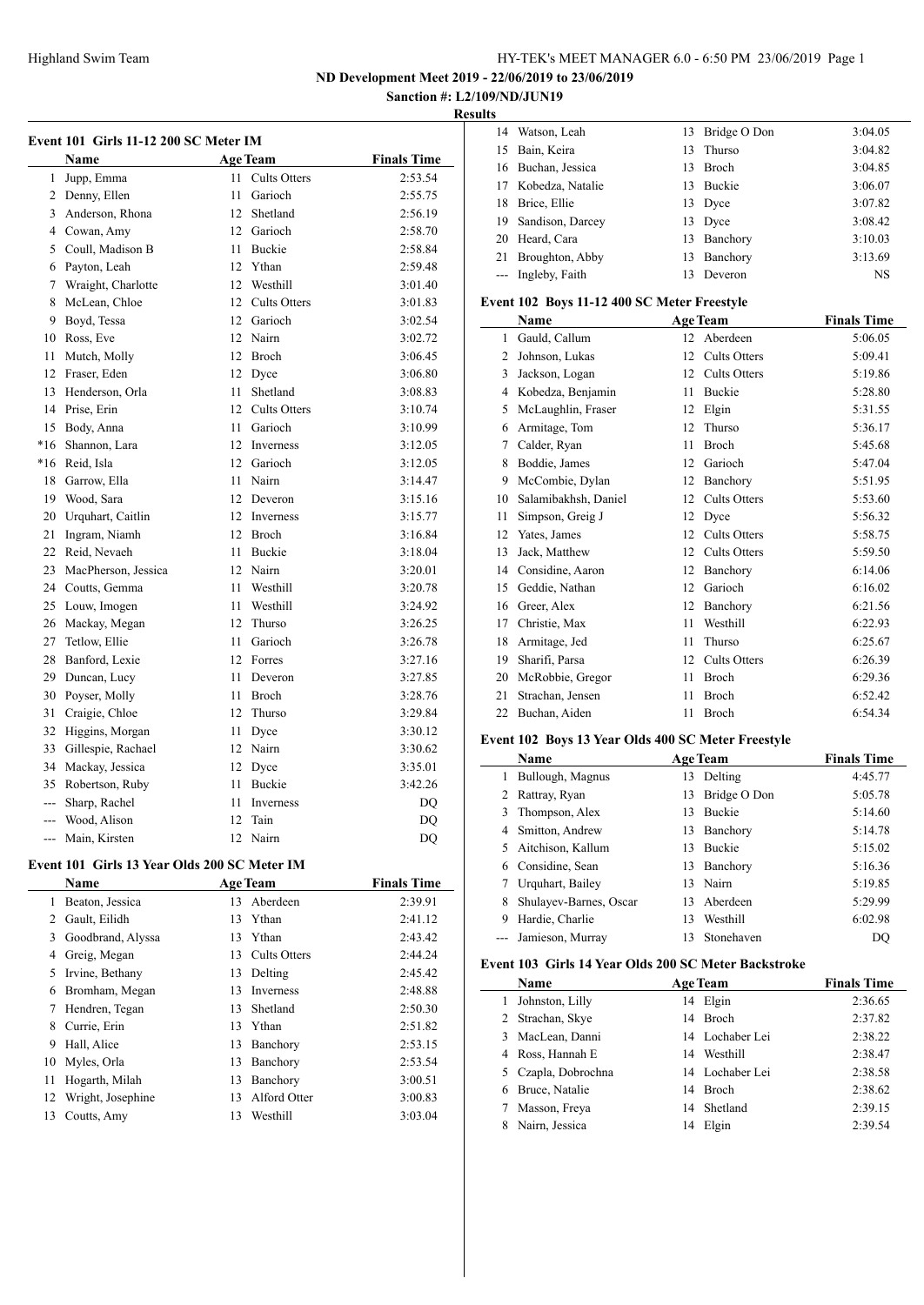$\overline{a}$ 

# HY-TEK's MEET MANAGER 6.0 - 6:50 PM 23/06/2019 Page 2

**ND Development Meet 2019 - 22/06/2019 to 23/06/2019**

# **Sanction #: L2/109/ND/JUN19 Results**

| (Event 103 Girls 14 Year Olds 200 SC Meter Backstroke) |                    |    |                     |                    |  |
|--------------------------------------------------------|--------------------|----|---------------------|--------------------|--|
|                                                        | <b>Name</b>        |    | <b>Age Team</b>     | <b>Finals Time</b> |  |
| 9                                                      | Buchan, Phoebe     | 14 | Broch               | 2:41.03            |  |
| 10                                                     | Calder, Lisa-Marie | 14 | Broch               | 2:41.30            |  |
| 11                                                     | Louw, Melana C     | 14 | Westhill            | 2:47.52            |  |
| 12                                                     | Sellar, Emma       | 14 | Stonehaven          | 2:47.75            |  |
| 13                                                     | Adair, Sophie      | 14 | Stonehaven          | 2:47.88            |  |
| 14                                                     | Bamford, Clara     | 14 | Banchory            | 2:49.40            |  |
| 15                                                     | Brosnan, Reilly    | 14 | Ythan               | 2:50.25            |  |
| 16                                                     | MacLeod, Olivia    | 14 | Tain                | 2:50.62            |  |
| 17                                                     | Dempster, Emma     | 14 | <b>Upper Deesid</b> | 2:51.81            |  |
| 18                                                     | Kay, Sarah         | 14 | Westhill            | 2:57.20            |  |
| 19                                                     | Coull, Isla        | 14 | Buckie              | 2:57.73            |  |
| 20                                                     | Ingram, Zoe        | 14 | Broch               | 2:57.87            |  |
| 21                                                     | Laing, Megan       | 14 | Westhill            | 3:01.82            |  |
| ---                                                    | Byrne, Natalie     | 14 | Lochaber Lei        | DQ                 |  |
| $---$                                                  | MacDonald, Ellen   | 14 | Garioch             | DQ                 |  |
| $---$                                                  | Petrie, Charlotte  |    | 14 Upper Deesid     | DQ                 |  |

# **Event 103 Girls 15 & Over 200 SC Meter Backstroke**

|                | Name                  |    | <b>Age Team</b>  | <b>Finals Time</b> |
|----------------|-----------------------|----|------------------|--------------------|
| 1              | Coia-Gamble, Kaitlin  | 15 | Inverness        | 2:24.54            |
| $\overline{2}$ | MacLean, Jenna        | 15 | Lochaber Lei     | 2:27.04            |
| 3              | Prosser, Fay          | 19 | <b>Inverness</b> | 2:27.23            |
|                | 4 Wood, Maree         | 16 | Tain             | 2:29.20            |
| *5             | Riach, Emily          | 17 | Ythan            | 2:32.94            |
| $*5$           | Newlands, Georgie     | 17 | Elgin            | 2:32.94            |
| 7              | Dempsey, Morven       | 15 | Cults Otters     | 2:37.47            |
| 8              | Simpson, Holly        | 15 | Bridge O Don     | 2:37.78            |
| 9              | MacPherson, Alice Ann | 15 | Lochaber Lei     | 2:38.10            |
| 10             | Martin, Rosie         | 15 | <b>Inverness</b> | 2:38.15            |
| 11             | Yuda, Faith           | 15 | Stonehaven       | 2:38.37            |
| 12             | MacBean, Mairi        | 15 | <b>Inverness</b> | 2:38.40            |
| 13             | Mackay, Eilidh        | 16 | Nairn            | 2:38.86            |
| 14             | Smith-Macaulay, Rosie | 16 | Nairn            | 2:38.97            |
| 15             | Cochrane, Lexie       | 16 | Stonehaven       | 2:39.48            |
|                | 16 Cassidy, Kate      | 15 | Dyce             | 2:40.32            |
| 17             | Officer, Georgia      | 16 | Elgin            | 2:40.92            |
| 18             | Lamont, Jessica       | 15 | Aberdeen         | 2:42.65            |
|                | 19 Cook, Lorna        | 15 | Dyce             | 2:44.10            |
| 20             | Lumsden, Ruby         | 15 | Banchory         | 2:44.44            |
| 21             | Assady, Ronya         | 18 | Aberdeen         | 2:44.65            |
| 22             | Munro, Sula           | 15 | Banchory         | 2:44.66            |
| 23             | Allan, Laura          | 15 | Garioch          | 2:44.99            |
| 24             | Irvine, Aimee         | 16 | Delting          | 2:45.13            |
| 25             | Broughton, Holly      | 15 | Banchory         | 2:45.25            |
| 26             | Rattray, Beth         | 16 | Bridge O Don     | 2:45.73            |
| 27             | Watt, Madeleine       | 15 | Stonehaven       | 2:46.23            |
| 28             | Rhodes, Jessica       | 15 | Aberdeen         | 2:46.50            |
| 29             | Lewsey, Alice         | 15 | Banchory         | 2:47.53            |
| 30             | Ironside, Hayleigh    | 15 | Aberdeen         | 2:47.78            |
| 31             | Cox, Cerys K          | 15 | Westhill         | 2:49.29            |
| 32             | Gallacher, Alana      | 15 | Forres           | 2:52.94            |
| 33             | Murray, Erin          | 16 | <b>Buckie</b>    | 2:53.91            |
| ---            | Riach, Jessica C      | 15 | Ythan            | DQ                 |
| ---            | Alexander, Lucy       | 15 | Dyce             | DQ                 |
| ---            | Simpson, Emma         | 15 | <b>Broch</b>     | DQ                 |

|                | Event 104 Boys 14 Year Olds 400 SC Meter IM |    |                     |                    |  |  |
|----------------|---------------------------------------------|----|---------------------|--------------------|--|--|
|                | Name                                        |    | <b>Age Team</b>     | <b>Finals Time</b> |  |  |
| $\mathbf{1}$   | Storer, William                             |    | 14 Banchory         | 5:10.35            |  |  |
| 2              | Arthur, Cameron                             | 14 | Ythan               | 5:21.02            |  |  |
|                | 3 Nicolson, Tom                             | 14 | Delting             | 5:22.17            |  |  |
| 4              | Cairney, Calum                              | 14 | Ythan               | 5:39.30            |  |  |
| $\overline{5}$ | Clark, Alex                                 | 14 | Dyce                | 5:39.84            |  |  |
| 6              | Elrick, Lewis                               | 14 | Westhill            | 5:45.53            |  |  |
| $---$          | Hayes, Ciaran                               | 14 | Aberdeen            | DO                 |  |  |
| $---$          | Samusevs, Vlad                              |    | 14 Buckie           | DO                 |  |  |
|                | Event 104 Boys 15 & Over 400 SC Meter IM    |    |                     |                    |  |  |
|                | <b>Name</b>                                 |    | <b>Age Team</b>     | <b>Finals Time</b> |  |  |
| 1              | Brown, Matthew                              |    | 16 Bucksburn        | 4:54.77            |  |  |
| $\overline{2}$ | Sutherland, Ethan                           | 15 | Westhill            | 5:06.29            |  |  |
| 3              | Dickson, Craig                              | 17 | Elgin               | 5:15.26            |  |  |
| 4              | Hall, Joel                                  |    | 16 Cults Otters     | 5:16.73            |  |  |
| 5              | Charles, Luke                               | 15 | Banchory            | 5:17.28            |  |  |
| 6              | Weir, Lucas                                 | 16 | Nairn               | 5:19.96            |  |  |
| 7              | Robinson, Rayan                             | 15 | <b>Cults Otters</b> | 5:21.15            |  |  |
| 8              | Christie, Thomas G                          | 15 | Westhill            | 5:22.28            |  |  |
| 9              | Macmillan, Philip J                         |    | 15 Westhill         | 5:24.18            |  |  |
| 10             | Liversedge, Corey                           | 15 | <b>Upper Deesid</b> | 5:25.96            |  |  |
| 11             | Stevens, Craig                              | 15 | Forres              | 5:29.87            |  |  |
| 12             | Aitchison, Brandan                          | 15 | <b>Buckie</b>       | 5:32.26            |  |  |
| 13             | Campbell, Andrew                            | 15 | Thurso              | 5:33.11            |  |  |
| 14             | Forgie, Christian                           | 17 | Nairn               | 5:46.45            |  |  |
| 15             | Simpson, Owen                               | 15 | Dyce                | 6:14.10            |  |  |
| ---            | Brown, Calvin                               | 16 | Elgin               | DQ                 |  |  |

## **Event 105 Girls 11-12 200 SC Meter Freestyle**

|    | Name                |    | <b>Age Team</b>     | <b>Finals Time</b> |
|----|---------------------|----|---------------------|--------------------|
| 1  | Edgerton, Amber     | 12 | <b>Cults Otters</b> | 2:31.69            |
| 2  | Cowan, Amy          | 12 | Garioch             | 2:35.47            |
| 3  | Coull, Madison B    | 11 | <b>Buckie</b>       | 2:38.76            |
| 4  | Jupp, Emma          | 11 | <b>Cults Otters</b> | 2:39.22            |
| 5  | Mutch, Molly        | 12 | Broch               | 2:40.21            |
| 6  | Fraser, Eden        | 12 | Dyce                | 2:40.22            |
| 7  | Wood, Alison        | 12 | Tain                | 2:41.08            |
| 8  | Anderson, Rhona     | 12 | Shetland            | 2:41.86            |
| 9  | Payton, Leah        | 12 | Ythan               | 2:44.61            |
| 10 | Ross, Eve           | 12 | Nairn               | 2:44.84            |
| 11 | Boyd, Tessa         | 12 | Garioch             | 2:47.50            |
| 12 | Prise, Erin         | 12 | <b>Cults Otters</b> | 2:48.51            |
| 13 | McLean, Chloe       | 12 | <b>Cults Otters</b> | 2:49.55            |
| 14 | Garrow, Ella        | 11 | Nairn               | 2:49.75            |
| 15 | Body, Anna          | 11 | Garioch             | 2:51.69            |
| 16 | MacPherson, Jessica | 12 | Nairn               | 2:51.88            |
| 17 | Reid, Isla          | 12 | Garioch             | 2:51.89            |
| 18 | Henderson, Orla     | 11 | Shetland            | 2:54.32            |
| 19 | Ingram, Niamh       | 12 | <b>Broch</b>        | 2:54.50            |
| 20 | Reid, Nevaeh        | 11 | <b>Buckie</b>       | 2:55.76            |
| 21 | Wood, Sara          | 12 | Deveron             | 2:56.24            |
| 22 | Wheeler, Harriett   | 12 | Forres              | 2:57.41            |
| 23 | Poyser, Molly       | 11 | Broch               | 3:01.17            |
| 24 | Banford, Lexie      | 12 | Forres              | 3:01.29            |
| 25 | Morgan, Lucy        | 11 | Bridge O Don        | 3:02.84            |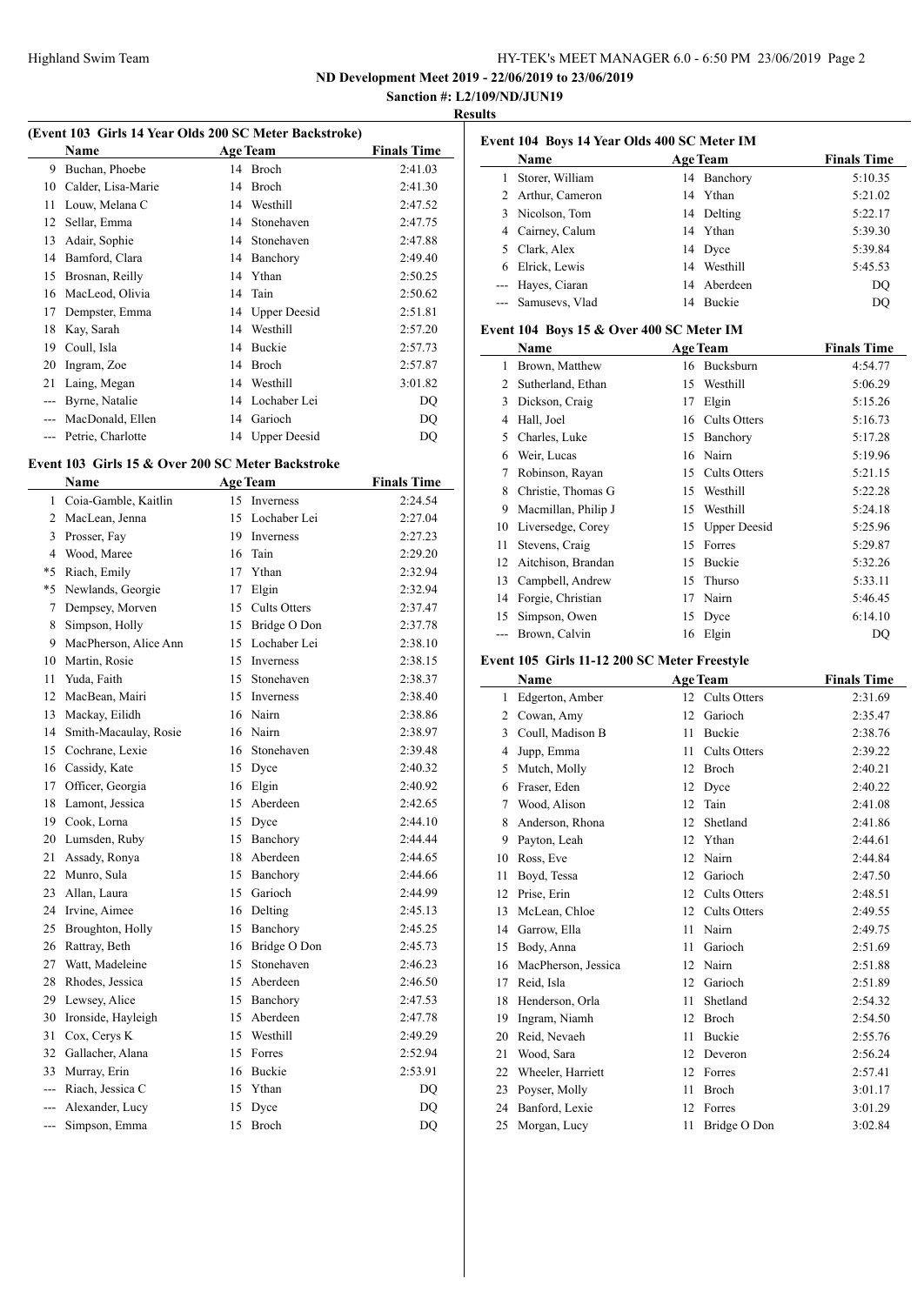**ND Development Meet 2019 - 22/06/2019 to 23/06/2019**

#### **Sanction #: L2/109/ND/JUN19 Results**

 $\equiv$ 

 $\frac{1}{2}$ 

| (Event 105 Girls 11-12 200 SC Meter Freestyle) |                    |    |                 |                    |  |
|------------------------------------------------|--------------------|----|-----------------|--------------------|--|
|                                                | Name               |    | <b>Age Team</b> | <b>Finals Time</b> |  |
|                                                | 26 Allan, Ailsa    | 11 | Forres          | 3:03.28            |  |
|                                                | 27 Higgins, Morgan | 11 | Dyce            | 3:03.57            |  |
|                                                | 28 Louw, Imogen    | 11 | Westhill        | 3:05.96            |  |
| 29                                             | Mackay, Jessica    |    | 12 Dyce         | 3:07.42            |  |
|                                                | 30 Coutts, Gemma   | 11 | Westhill        | 3:08.05            |  |
| 31                                             | Craigie, Chloe     |    | 12 Thurso       | 3:08.08            |  |
|                                                | 32 Tetlow, Ellie   | 11 | Garioch         | 3:08.46            |  |
|                                                | 33 Craik, Beth     | 11 | Aberdeen        | 3:19.19            |  |

#### **Event 105 Girls 13 Year Olds 200 SC Meter Freestyle**

|                | <b>Name</b>       | <b>Age Team</b> |                     | <b>Finals Time</b> |
|----------------|-------------------|-----------------|---------------------|--------------------|
| 1              | Beaton, Jessica   | 13              | Aberdeen            | 2:23.67            |
| $\overline{c}$ | Morrison, Hannah  | 13              | Westhill            | 2:24.81            |
| 3              | Irvine, Bethany   | 13              | Delting             | 2:26.59            |
| 4              | Gault, Eilidh     | 13              | Ythan               | 2:27.01            |
| 5              | Greig, Megan      | 13              | <b>Cults Otters</b> | 2:29.71            |
| 6              | Goodbrand, Alyssa | 13              | Ythan               | 2:29.82            |
| 7              | Currie, Erin      | 13              | Ythan               | 2:30.03            |
| 8              | Bromham, Megan    | 13              | <b>Inverness</b>    | 2:30.35            |
| 9              | Hendren, Tegan    | 13              | Shetland            | 2:31.38            |
| 10             | Myles, Orla       | 13              | Banchory            | 2:32.64            |
| 11             | Hall, Alice       | 13              | Banchory            | 2:32.89            |
| 12             | Buchan, Jessica   | 13              | <b>Broch</b>        | 2:36.17            |
| 13             | Hogarth, Milah    | 13              | Banchory            | 2:39.86            |
| 14             | Kobedza, Natalie  | 13              | <b>Buckie</b>       | 2:43.10            |
| 15             | Wright, Josephine | 13              | Alford Otter        | 2:45.10            |
| 16             | Heard, Cara       | 13              | Banchory            | 2:45.62            |
| 17             | Coutts, Amy       | 13              | Westhill            | 2:47.52            |
| 18             | Watson, Leah      | 13              | Bridge O Don        | 2:48.90            |
| 19             | Sandison, Darcey  | 13              | Dyce                | 2:49.33            |
| 20             | Leonard, Katie    | 13              | Banchory            | 2:49.94            |
| 21             | Ewing, Leigh-ann  | 13              | Deveron             | 2:50.40            |
| 22             | Broughton, Abby   | 13              | Banchory            | 2:50.93            |
| 23             | Brice, Ellie      | 13              | Dyce                | 2:51.61            |
| 24             | Bain, Keira       | 13              | Thurso              | 2:51.76            |
| ---            | Ingleby, Faith    | 13              | Deveron             | <b>NS</b>          |

#### **Event 106 Boys 11-12 200 SC Meter Breaststroke**

|    | Name                 |    | <b>Age Team</b>     | <b>Finals Time</b> |
|----|----------------------|----|---------------------|--------------------|
| 1  | Liversedge, Torin    |    | 12 Upper Deesid     | 3:06.71            |
| 2  | Gauld, Callum        | 12 | Aberdeen            | 3:06.82            |
| 3  | Sutherland, Joe      | 12 | <b>Buckie</b>       | 3:07.66            |
| 4  | Jackson, Logan       | 12 | Cults Otters        | 3:19.23            |
| 5  | McCombie, Dylan      | 12 | Banchory            | 3:21.17            |
| 6  | Chirnside, Oscar     | 11 | Garioch             | 3:21.81            |
| 7  | Cann, Sean           | 12 | Lochaber Lei        | 3:26.02            |
| 8  | McLean, Ashton       | 12 | <b>Broch</b>        | 3:26.92            |
| 9  | Salamibakhsh, Daniel | 12 | <b>Cults Otters</b> | 3:28.78            |
| 10 | Armitage, Tom        | 12 | Thurso              | 3:31.57            |
| 11 | Brown, Rowan         | 12 | Elgin               | 3:32.53            |
| 12 | Johnson, Lukas       | 12 | Cults Otters        | 3:32.73            |
| 13 | Yates, James         | 12 | <b>Cults Otters</b> | 3:35.22            |
| 14 | Boddie, James        | 12 | Garioch             | 3:39.05            |
| 15 | Storer, Edward       | 12 | Banchory            | 3:44.41            |
| 16 | Sharifi, Parsa       | 12 | Cults Otters        | 3:44.51            |

| 17 Kobedza, Benjamin |     | 11 Buckie       | 3:44.91 |
|----------------------|-----|-----------------|---------|
| 18 Greer, Alex       |     | 12 Banchory     | 3:45.85 |
| 19 Calder, Ryan      | 11. | <b>Broch</b>    | 3:53.29 |
| 20 Strachan, Jensen  | 11. | Broch           | 4:12.63 |
| 21 McRobbie, Gregor  | 11. | Broch           | 4:18.11 |
| --- Considine, Aaron |     | 12 Banchory     | DO      |
| --- Jack, Matthew    |     | 12 Cults Otters | DO      |
| --- Stewart, Miguel  | 11  | Garioch         | DO      |

## **Event 106 Boys 13 Year Olds 200 SC Meter Breaststroke**

|    | Name                   |    | <b>Age Team</b>  | <b>Finals Time</b> |
|----|------------------------|----|------------------|--------------------|
| 1  | Bullough, Magnus       | 13 | Delting          | 2:44.30            |
| 2  | Brown, Lucas           | 13 | Elgin            | 2:49.53            |
| 3  | Mitchell, Jack         | 13 | Bridge O Don     | 2:56.57            |
| 4  | Tetlow, Fraser         | 13 | Garioch          | 2:56.95            |
| 5  | Lennox, Kieran         | 13 | <b>Bucksburn</b> | 2:59.84            |
| 6  | Mitchell, Kyle         | 13 | Garioch          | 3:01.70            |
| 7  | Austin, Lewis          | 13 | Tain             | 3:03.02            |
| 8  | Shulayev-Barnes, Oscar | 13 | Aberdeen         | 3:07.24            |
| 9  | Rattray, Ryan          | 13 | Bridge O Don     | 3:08.13            |
| 10 | Lorimer, Jack          | 13 | Ythan            | 3:10.98            |
| 11 | Hardie, Charlie        | 13 | Westhill         | 3:14.82            |
| 12 | Urquhart, Bailey       | 13 | Nairn            | 3:22.07            |
| 13 | Thompson, Alex         | 13 | Buckie           | 3:23.08            |
|    | Smitton, Andrew        | 13 | Banchory         | DQ                 |
|    | Burr, Layton           | 13 | Dyce             | DO                 |
|    | Aitchison, Kallum      | 13 | Buckie           | DO                 |

### **Event 107 Girls 14 Year Olds 200 SC Meter Butterfly**

| Name               |    | <b>Age Team</b> | <b>Finals Time</b> |
|--------------------|----|-----------------|--------------------|
| Masson, Freya      |    | 14 Shetland     | 2:39.65            |
| 2 Louw, Melana C   | 14 | Westhill        | 2:45.99            |
| Sellar, Emma       |    | 14 Stonehaven   | 2:46.54            |
| 4 Loughray, Hannah |    | 14 Lochaber Lei | 2:46.57            |
| Buchan, Phoebe     |    | 14 Broch        | 3:05.62            |
| Bruce, Natalie     | 14 | Broch           | 3:06.55            |
| Calder, Lisa-Marie | 14 | <b>Broch</b>    | 3:22.63            |

### **Event 107 Girls 15 & Over 200 SC Meter Butterfly**

|   | <b>Name</b>          | <b>Age Team</b> |                 | <b>Finals Time</b> |
|---|----------------------|-----------------|-----------------|--------------------|
|   | Simpson, Holly       |                 | 15 Bridge O Don | 2:30.26            |
|   | 2 MacLean, Jenna     |                 | 15 Lochaber Lei | 2:32.59            |
| 3 | Cassidy, Kate        |                 | 15 Dyce         | 2:33.85            |
| 4 | Prosser, Fay         | 19              | Inverness       | 2:34.16            |
|   | Coia-Gamble, Kaitlin |                 | 15 Inverness    | 2:42.07            |
| 6 | Beattie, Louise      |                 | 16 Inverness    | 2:43.24            |
|   | Cochrane, Lexie      |                 | 16 Stonehaven   | 2:47.38            |
| 8 | Riach, Emily         |                 | Ythan           | 2:54.88            |
|   | Allan, Laura         | 15              | Garioch         | 2:57.95            |

#### **Event 201 Boys 14 Year Olds 200 SC Meter IM**

|   | Name             |    | <b>Age Team</b> | <b>Finals Time</b> |
|---|------------------|----|-----------------|--------------------|
| 1 | Arthur, Cameron  |    | 14 Ythan        | 2:27.25            |
|   | 2 Cairney, Calum |    | 14 Ythan        | 2:33.88            |
|   | 3 Clark, Alex    |    | 14 Dyce         | 2:34.07            |
|   | 4 Hayes, Ciaran  |    | 14 Aberdeen     | 2:35.63            |
|   | 5 Elrick, Lewis  |    | 14 Westhill     | 2:41.10            |
|   | McLaren, Charlie | 14 | Westhill        | 2:42.71            |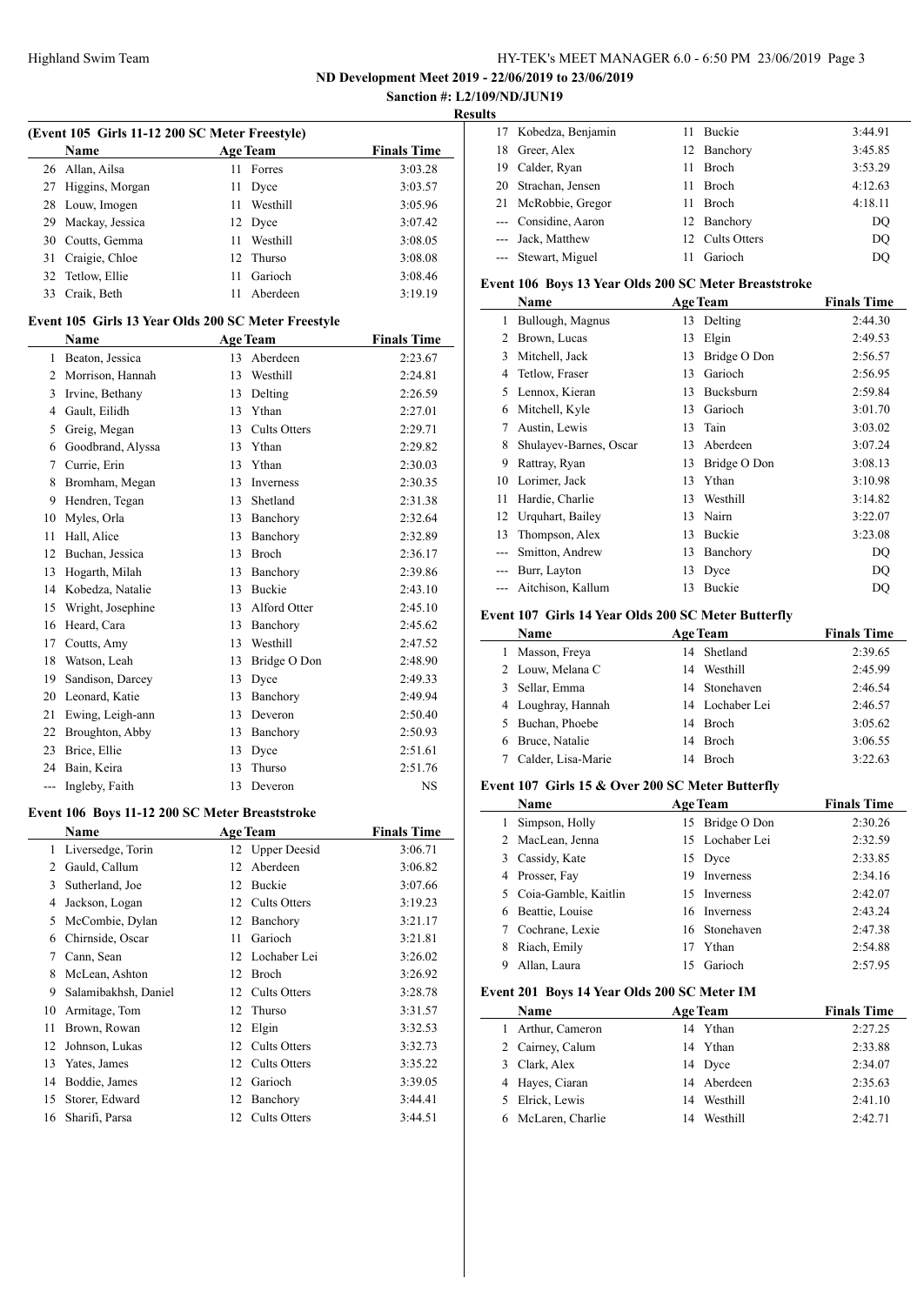**ND Development Meet 2019 - 22/06/2019 to 23/06/2019 Sanction #: L2/109/ND/JUN19**

# **Results**

| (Event 201 Boys 14 Year Olds 200 SC Meter IM) |                                                     |                 |                       |                    |
|-----------------------------------------------|-----------------------------------------------------|-----------------|-----------------------|--------------------|
|                                               | Name                                                | <b>Age Team</b> |                       | <b>Finals Time</b> |
| 7                                             | Thomson, Calum                                      |                 | 14 Aberdeen           | 2:53.55            |
| 8                                             | Banford, Ben                                        |                 | 14 Forres             | 2:54.00            |
|                                               | --- Nicolson, Tom                                   |                 | 14 Delting            | DQ                 |
|                                               | --- Ritchie, Marcus                                 |                 | 14 Tain               | NS                 |
|                                               | Event 201 Boys 15 & Over 200 SC Meter IM            |                 |                       |                    |
|                                               | Name                                                |                 | <b>Age Team</b>       | <b>Finals Time</b> |
| 1                                             | Brown, Matthew                                      |                 | 16 Bucksburn          | 2:19.60            |
|                                               | 2 Brown, Calvin                                     |                 | 16 Elgin              | 2:22.89            |
| 3                                             | Weir, Lucas                                         |                 | 16 Nairn              | 2:22.96            |
| 4                                             | Dickson, Craig                                      |                 | 17 Elgin              | 2:25.14            |
| 5                                             | Hall, Joel                                          |                 | 16 Cults Otters       | 2:26.97            |
| 6                                             | Liversedge, Corey                                   |                 | 15 Upper Deesid       | 2:27.24            |
| 7                                             | Heard, Finn                                         |                 | 17 Banchory           | 2:27.41            |
| 8                                             | Smith, Lewis                                        |                 | 16 Bridge O Don       | 2:27.79            |
| 9                                             | Sutherland, Ethan                                   |                 | 15 Westhill           | 2:28.29            |
| 10                                            | Macmillan, Philip J                                 |                 | 15 Westhill           | 2:29.87            |
| 11                                            | Christie, Thomas G                                  |                 | 15 Westhill           | 2:29.88            |
|                                               | 12 Aitchison, Brandan                               |                 | 15 Buckie             | 2:32.41            |
| 13                                            | Stevens, Craig                                      |                 | 15 Forres             | 2:33.31            |
| 14                                            | Robinson, Rayan                                     |                 | 15 Cults Otters       | 2:33.38            |
| 15                                            | Hay, Lewis                                          |                 | 15 Ythan              | 2:38.15            |
| 16                                            | Campbell, Andrew                                    |                 | 15 Thurso             | 2:39.31            |
| 17                                            | Simpson, Owen                                       |                 | 15 Dyce               | 2:42.91            |
|                                               | 18 Richards, Max                                    |                 | 16 Inverness          | 2:43.94            |
| 19                                            | Franklin, Angus                                     | 15              | Inverness             | 2:49.15            |
| $\overline{a}$                                | Charles, Luke                                       | 15              | Banchory              | DQ                 |
|                                               | Event 202 Girls 14 Year Olds 400 SC Meter Freestyle |                 |                       |                    |
|                                               | Name                                                |                 | <b>Age Team</b>       | <b>Finals Time</b> |
| 1                                             | Bruce, Natalie                                      |                 | 14 Broch              | 4:49.48            |
|                                               | 2 Ross, Hannah E                                    |                 | 14 Westhill           | 4:54.59            |
|                                               | 3 Czapla, Dobrochna                                 |                 | 14 Lochaber Lei       | 4:57.23            |
|                                               | 4 MacLean, Danni                                    |                 | 14 Lochaber Lei       | 4:57.70            |
|                                               | 5 Loughray, Hannah                                  |                 | 14 Lochaber Lei       | 4:59.77            |
|                                               | 6 Calder, Lisa-Marie                                |                 | 14 Broch              | 5:00.96            |
|                                               | 7 Buchan, Phoebe                                    |                 | 14 Broch              | 5:00.97            |
|                                               | 8 Nairn, Jessica                                    |                 | 14 Elgin              | 5:03.84            |
| 9                                             | MacDonald, Ellen                                    | 14              | Garioch               | 5:05.36            |
| 10                                            | Bamford, Clara                                      | 14              | Banchory              | 5:07.86            |
| 11                                            | Masson, Freya                                       | 14              | Shetland              | 5:07.87            |
| 12                                            | Johnston, Lilly                                     | 14              | Elgin                 | 5:11.54            |
| 13                                            | Adair, Sophie                                       | 14              | Stonehaven            | 5:14.30            |
| 14                                            | Sellar, Emma                                        | 14              | Stonehaven            | 5:14.58            |
| 15                                            | Strachan, Skye                                      | 14              | Broch                 | 5:14.96            |
| 16                                            | Ligtendag, Faye                                     | 14<br>14        | Stonehaven            | 5:16.54            |
| 17                                            | Louw, Melana C                                      |                 | Westhill              | 5:17.01            |
| 18<br>19                                      | Walber, Erica<br>Brosnan, Reilly                    | 14<br>14        | Bridge O Don<br>Ythan | 5:20.01            |
|                                               |                                                     | 14              | Stonehaven            | 5:22.81            |
| 20<br>21                                      | Ligtendag, Gemma<br>Dempster, Emma                  |                 | 14 Upper Deesid       | 5:25.60<br>5:31.11 |
| 22                                            | Petrie, Charlotte                                   | 14              | <b>Upper Deesid</b>   | 5:32.29            |
| 23                                            | Kay, Sarah                                          | 14              | Westhill              | 5:33.63            |
| 24                                            | Coull, Isla                                         | 14              | Buckie                | 5:45.68            |
| 25                                            | Darroch, Rianna                                     | 14              | Inverness             | 5:45.84            |
|                                               |                                                     |                 |                       |                    |

| Event 202 Girls 15 & Over 400 SC Meter Freestyle |                                              |                 |                 |                    |  |
|--------------------------------------------------|----------------------------------------------|-----------------|-----------------|--------------------|--|
|                                                  | Name                                         |                 | <b>Age Team</b> | <b>Finals Time</b> |  |
| 1                                                | Simpson, Holly                               | 15              | Bridge O Don    | 4:43.66            |  |
|                                                  | 2 Beattie, Louise                            | 16              | Inverness       | 4:44.18            |  |
|                                                  | 3 Hay, Katie                                 | 15              | Inverness       | 4:46.41            |  |
|                                                  | 4 Coia-Gamble, Kaitlin                       | 15              | Inverness       | 4:46.82            |  |
|                                                  | 5 Dempsey, Morven                            |                 | 15 Cults Otters | 4:49.85            |  |
|                                                  | 6 Smith-Macaulay, Rosie                      |                 | 16 Nairn        | 4:50.29            |  |
|                                                  | 7 Cassidy, Kate                              |                 | 15 Dyce         | 4:50.83            |  |
|                                                  | 8 Lewsey, Alice                              | 15              | Banchory        | 5:01.96            |  |
|                                                  | 9 Newlands, Georgie                          | 17              | Elgin           | 5:02.05            |  |
|                                                  | 10 Alexander, Lucy                           | 15              | Dyce            | 5:03.38            |  |
|                                                  | 11 Yuda, Faith                               | 15              | Stonehaven      | 5:03.73            |  |
|                                                  | 12 Riach, Emily                              | 17              | Ythan           | 5:04.18            |  |
|                                                  | 13 Jones, Freja                              | 15              | Alford Otter    | 5:05.56            |  |
|                                                  | 14 Lumsden, Ruby                             | 15              | Banchory        | 5:05.90            |  |
|                                                  | 15 MacBean, Mairi                            | 15              | Inverness       | 5:09.59            |  |
|                                                  | 16 Assady, Ronya                             | 18              | Aberdeen        | 5:09.79            |  |
|                                                  | 17 Lamont, Jessica                           | 15              | Aberdeen        | 5:10.66            |  |
|                                                  | 18 Rhodes, Jessica                           | 15              | Aberdeen        | 5:11.17            |  |
|                                                  | 19 Prosser, Fay                              | 19              | Inverness       | 5:11.62            |  |
|                                                  | 20 Ironside, Hayleigh                        | 15              | Aberdeen        | 5:11.96            |  |
|                                                  | 21 Allan, Laura                              |                 | 15 Garioch      | 5:13.49            |  |
|                                                  | 22 Cochrane, Lexie                           | 16              | Stonehaven      | 5:13.60            |  |
|                                                  | 23 Simpson, Emma                             | 15              | Broch           | 5:17.67            |  |
|                                                  | 24 Munro, Sula                               | 15              | Banchory        | 5:18.92            |  |
|                                                  | 25 Cobb, Emma                                | 15              | Dyce            | 5:22.55            |  |
|                                                  | 26 Cox, Cerys K                              |                 | 15 Westhill     | 5:26.01            |  |
|                                                  | 27 Broughton, Holly                          | 15              | Banchory        | 5:26.07            |  |
|                                                  | 28 Watt, Madeleine                           | 15              | Stonehaven      | 5:35.49            |  |
|                                                  | 29 Irvine, Aimee                             |                 | 16 Delting      | 5:37.90            |  |
|                                                  | --- Rattray, Beth                            |                 | 16 Bridge O Don | <b>NS</b>          |  |
|                                                  | --- Schulz, Jessica                          | 15              | Nairn           | <b>NS</b>          |  |
|                                                  | Event 203 Boys 11-12 200 SC Meter Backstroke |                 |                 |                    |  |
|                                                  | <b>Name</b>                                  |                 | <b>Age Team</b> | <b>Finals Time</b> |  |
|                                                  | 1 McLean, Ashton                             |                 | 12 Broch        | 2:46.88            |  |
|                                                  | 2 Cann, Sean                                 |                 | 12 Lochaber Lei | 2:51.70            |  |
| 3                                                | Sutherland, Joe                              | 12              | Buckie          | 2:52.56            |  |
| 4                                                | McCombie, Dylan                              | 12 <sub>1</sub> | Banchory        | 2:54.76            |  |

| 4  | McCombie, Dylan      | 12 | Banchory            | 2:54.76 |
|----|----------------------|----|---------------------|---------|
| 5  | Gauld, Callum        | 12 | Aberdeen            | 2:54.90 |
| 6  | Boddie, James        | 12 | Garioch             | 2:58.33 |
| 7  | Kobedza, Benjamin    | 11 | Buckie              | 2:58.90 |
| 8  | Calder, Ryan         | 11 | Broch               | 3:01.51 |
| 9  | Yates, James         | 12 | Cults Otters        | 3:02.81 |
| 10 | Salamibakhsh, Daniel | 12 | Cults Otters        | 3:02.98 |
| 11 | Brown, Martyn        | 12 | Bucksburn           | 3:04.69 |
| 12 | Brown, Rowan         | 12 | Elgin               | 3:05.12 |
| 13 | Considine, Aaron     | 12 | Banchory            | 3:05.92 |
| 14 | Geddie, Nathan       | 12 | Garioch             | 3:06.92 |
| 15 | Christie, Max        | 11 | Westhill            | 3:07.20 |
| 16 | Ritchie, Coben       | 12 | Alford Otter        | 3:09.04 |
| 17 | Armitage, Jed        | 11 | Thurso              | 3:16.36 |
| 18 | Sharifi, Parsa       | 12 | <b>Cults Otters</b> | 3:21.43 |
| 19 | Greer, Alex          | 12 | Banchory            | 3:22.20 |
| 20 | McRobbie, Gregor     | 11 | Broch               | 3:35.55 |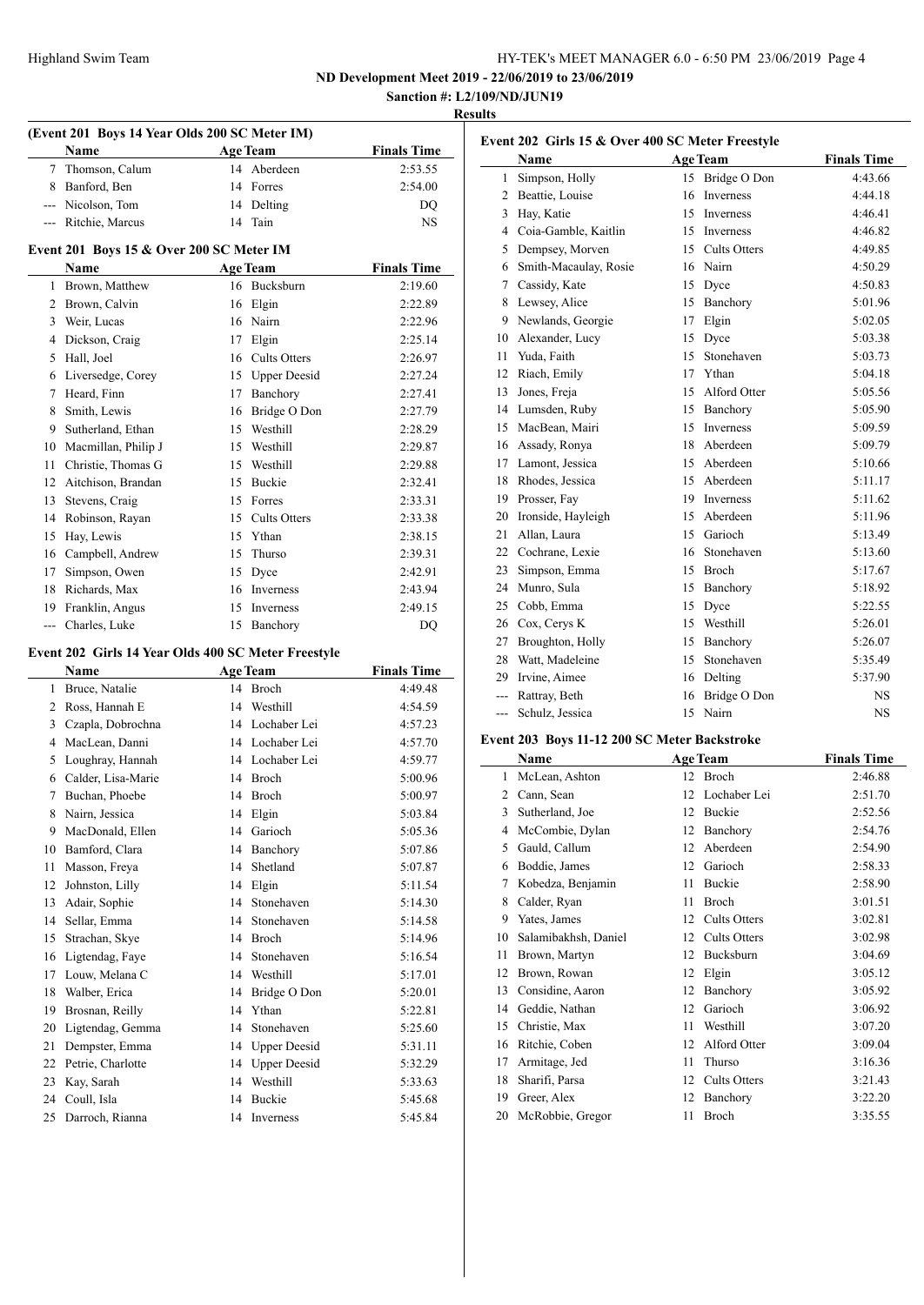**ND Development Meet 2019 - 22/06/2019 to 23/06/2019**

# **Sanction #: L2/109/ND/JUN19 Results (Event 203 Boys 11-12 200 SC Meter Backstroke) Name Age Team Finals Time**  Buchan, Aiden 11 Broch 3:52.67 --- Storer, Edward 12 Banchory DQ --- Armitage, Tom 12 Thurso DQ --- Strachan, Jensen 11 Broch DQ **Event 203 Boys 13 Year Olds 200 SC Meter Backstroke Name Age Team Finals Time**  Bullough, Magnus 13 Delting 2:27.88 Burr, Layton 13 Dyce 2:29.02 Austin, Lewis 13 Tain 2:35.11  $\overline{a}$  Tetlow, Fraser 13 Garioch 2:35.27 Lorimer, Jack 13 Ythan 2:37.84 Lennox, Kieran 13 Bucksburn 2:38.10 Thompson, Alex 13 Buckie 2:39.06 Jamieson, Murray 13 Stonehaven 2:41.32 Considine, Sean 13 Banchory 2:42.50 Rattray, Ryan 13 Bridge O Don 2:43.82 Urquhart, Bailey 13 Nairn 2:46.56 Smitton, Andrew 13 Banchory 2:47.12 Aitchison, Kallum 13 Buckie 2:53.23 Douglas, Samuel 13 Westhill 3:00.08 Shulayev-Barnes, Oscar 13 Aberdeen NS **Event 204 Girls 11-12 400 SC Meter IM Name Age Team Finals Time**  Edgerton, Amber 12 Cults Otters 6:00.88 Jupp, Emma 11 Cults Otters 6:04.94 McNeill, Anna 12 Cults Otters 6:08.05 Payton, Leah 12 Ythan 6:11.00 Anderson, Rhona 12 Shetland 6:17.81 Coull, Madison B 11 Buckie 6:18.23 Fraser, Eden 12 Dyce 6:24.27 8 Ross, Eve 12 Nairn 6:25.32 Boyd, Tessa 12 Garioch 6:25.40 McLean, Chloe 12 Cults Otters 6:31.27 Wraight, Charlotte 12 Westhill 6:33.76 Body, Anna 11 Garioch 6:38.98 Prise, Erin 12 Cults Otters 6:39.02 14 Henderson, Orla 11 Shetland 6:41.97 Wood, Sara 12 Deveron 6:44.06 Reid, Isla 12 Garioch 6:46.51 Zarouali, Yasmeen 12 Garioch 6:51.49 Louw, Imogen 11 Westhill 7:03.24 Tetlow, Ellie 11 Garioch 7:13.34 Higgins, Morgan 11 Dyce 7:21.24 Cowan, Amy 12 Garioch DQ **Event 204 Girls 13 Year Olds 400 SC Meter IM Name Age Team Finals Time**  Beaton, Jessica 13 Aberdeen 5:38.62 Gault, Eilidh 13 Ythan 5:41.26  $\overline{a}$  Irvine, Bethany 13 Delting 5:48.36 4 Greig, Megan 13 Cults Otters 5:50.33 Morrison, Hannah 13 Westhill 5:54.83 Hendren, Tegan 13 Shetland 5:54.98 Bromham, Megan 13 Inverness 5:57.82

| $\sim$ |                     |     |               |         |
|--------|---------------------|-----|---------------|---------|
| 8      | Currie, Erin        | 13  | Ythan         | 5:58.49 |
| 9      | Hall, Alice         |     | 13 Banchory   | 6:07.71 |
|        | 10 Myles, Orla      |     | 13 Banchory   | 6:08.48 |
|        | 11 Coutts, Amy      | 13  | Westhill      | 6:21.61 |
|        | 12 Hogarth, Milah   |     | 13 Banchory   | 6:23.48 |
|        | 13 Kobedza, Natalie | 13  | <b>Buckie</b> | 6:28.66 |
|        | 14 Buchan, Jessica  | 13. | <b>Broch</b>  | 6:34.53 |
|        | 15 Heard, Cara      | 13  | Banchory      | 6:41.48 |
|        | 16 Bain, Keira      | 13  | Thurso        | 6:51.63 |

#### **Event 205 Boys 14 Year Olds 200 SC Meter Freestyle**

|    | Name               |    | <b>Age Team</b> | <b>Finals Time</b> |
|----|--------------------|----|-----------------|--------------------|
|    | Samusevs, Vlad     | 14 | <b>Buckie</b>   | 2:10.04            |
|    | 2 Nicolson, Tom    |    | 14 Delting      | 2:13.21            |
| 3  | Arthur, Cameron    |    | 14 Ythan        | 2:13.51            |
| 4  | Cairney, Calum     |    | 14 Ythan        | 2:19.13            |
| 5. | Clark, Alex        |    | 14 Dyce         | 2:21.79            |
| 6  | Hayes, Ciaran      |    | 14 Aberdeen     | 2:23.20            |
|    | Stewart, Alexander |    | 14 Inverness    | 2:23.74            |
| 8  | Elrick, Lewis      |    | 14 Westhill     | 2:29.64            |
| 9  | Banford, Ben       |    | 14 Forres       | 2:31.91            |
| 10 | McLaren, Charlie   | 14 | Westhill        | 2:32.86            |
| 11 | Thomson, Calum     | 14 | Aberdeen        | 2:33.44            |

#### **Event 205 Boys 15 & Over 200 SC Meter Freestyle**

|                | Name                |    | <b>Age Team</b>     | <b>Finals Time</b> |
|----------------|---------------------|----|---------------------|--------------------|
| 1              | Brown, Matthew      | 16 | <b>Bucksburn</b>    | 2:01.60            |
| $\overline{2}$ | Liversedge, Corey   | 15 | <b>Upper Deesid</b> | 2:04.89            |
| 3              | Brown, Calvin       | 16 | Elgin               | 2:06.90            |
| 4              | Hall, Joel          | 16 | <b>Cults Otters</b> | 2:10.04            |
| 5              | Airey, Andrew       | 17 | Inverness           | 2:10.58            |
| 6              | Heard, Finn         | 17 | Banchory            | 2:11.12            |
| 7              | Robinson, Rayan     | 15 | <b>Cults Otters</b> | 2:12.31            |
| 8              | Sutherland, Ethan   | 15 | Westhill            | 2:12.38            |
| 9              | Macmillan, Philip J | 15 | Westhill            | 2:12.65            |
| 10             | Dickson, Craig      | 17 | Elgin               | 2:14.15            |
| 11             | Christie, Thomas G  | 15 | Westhill            | 2:14.46            |
| 12             | Smith, Lewis        | 16 | Bridge O Don        | 2:15.50            |
| 13             | Stevens, Craig      | 15 | Forres              | 2:16.49            |
| 14             | Hay, Lewis          | 15 | Ythan               | 2:17.70            |
| 15             | Scott, Matthew      | 20 | Bridge O Don        | 2:18.28            |
| 16             | Simpson, Owen       | 15 | Dyce                | 2:18.40            |
| 17             | Charles, Luke       | 15 | Banchory            | 2:21.19            |
| 18             | Kavanagh, James     | 15 | Aberdeen            | 2:21.56            |
| 19             | Aitchison, Brandan  | 15 | Buckie              | 2:21.82            |
| 20             | Richards, Max       | 16 | <b>Inverness</b>    | 2:22.72            |
| 21             | Campbell, Andrew    | 15 | Thurso              | 2:22.83            |
| 22             | Forgie, Christian   | 17 | Nairn               | 2:25.10            |
| 23             | Shepherd, Sandy     | 16 | Banchory            | 2:25.54            |
| 24             | Franklin, Angus     | 15 | Inverness           | 2:30.83            |

#### **Event 206 Girls 14 Year Olds 200 SC Meter Breaststroke**

| Name               | <b>Age Team</b> | <b>Finals Time</b> |
|--------------------|-----------------|--------------------|
| 1 Ligtendag, Faye  | 14 Stonehaven   | 2:56.43            |
| 2 Loughray, Hannah | 14 Lochaber Lei | 2:58.24            |
| 3 Bruce, Natalie   | 14 Broch        | 2:59.11            |
| 4 Ligtendag, Gemma | 14 Stonehaven   | 2:59.29            |
| 5 Buchan, Phoebe   | 14 Broch        | 3:03.35            |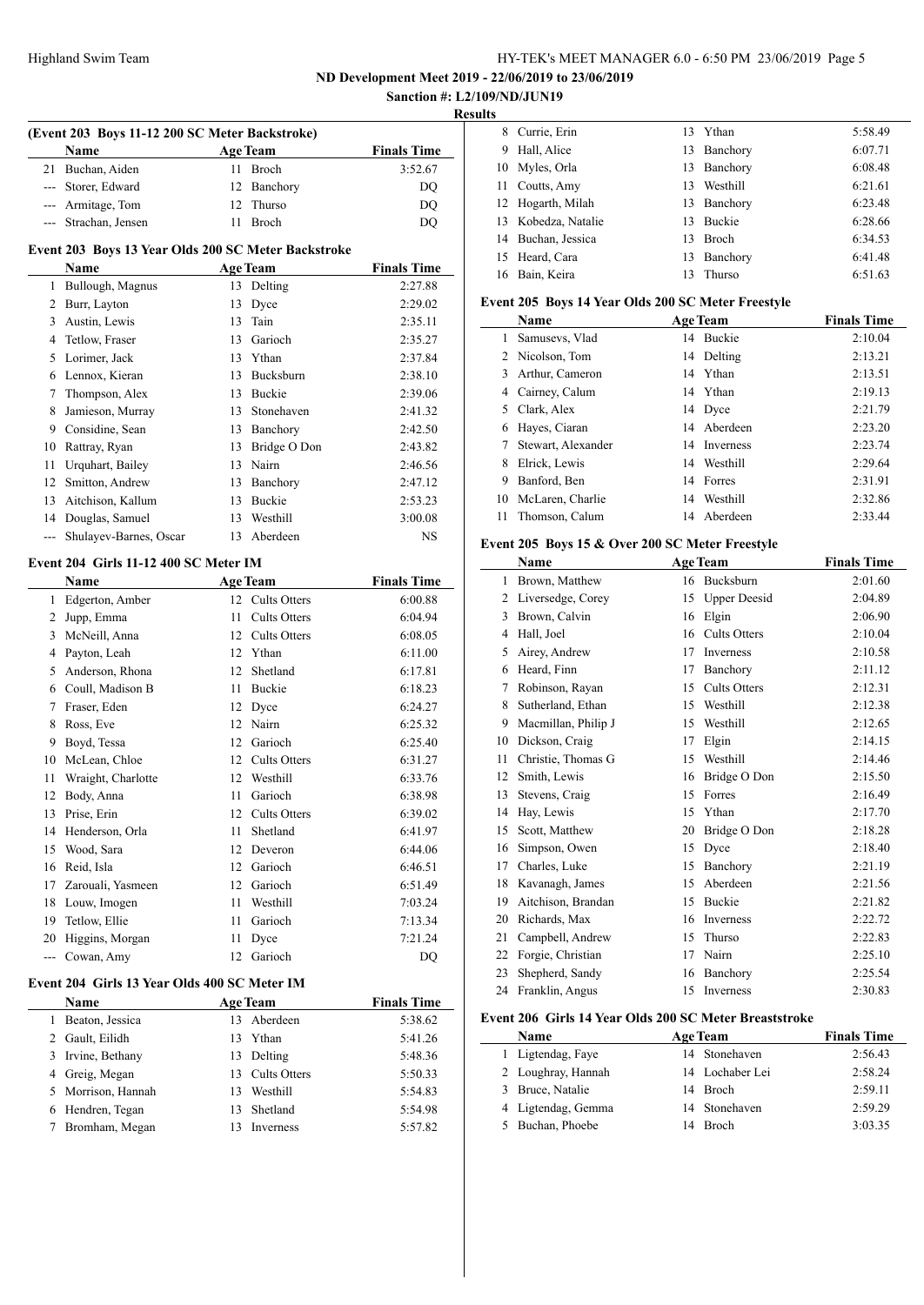**ND Development Meet 2019 - 22/06/2019 to 23/06/2019 Sanction #: L2/109/ND/JUN19**

# **Results**

| (Event 206 Girls 14 Year Olds 200 SC Meter Breaststroke) |                                                     |    |                     |                    |
|----------------------------------------------------------|-----------------------------------------------------|----|---------------------|--------------------|
|                                                          | Name                                                |    | <b>Age Team</b>     | <b>Finals Time</b> |
| 6                                                        | Johnston, Lilly                                     |    | 14 Elgin            | 3:04.03            |
| 7                                                        | Strachan, Skye                                      | 14 | Broch               | 3:10.06            |
| 8                                                        | Bamford, Clara                                      | 14 | Banchory            | 3:11.38            |
| 9                                                        | Sellar, Emma                                        | 14 | Stonehaven          | 3:13.11            |
| 10                                                       | Ross, Hannah E                                      | 14 | Westhill            | 3:13.60            |
| 11                                                       | Kay, Sarah                                          | 14 | Westhill            | 3:15.60            |
| 12                                                       | Petrie, Charlotte                                   | 14 | <b>Upper Deesid</b> | 3:16.76            |
| 13                                                       | Coull, Isla                                         | 14 | <b>Buckie</b>       | 3:23.50            |
| 14                                                       | Darroch, Rianna                                     | 14 | <b>Inverness</b>    | 3:25.13            |
| 15                                                       | Calder, Lisa-Marie                                  | 14 | Broch               | 3:25.41            |
| ---                                                      | Dempster, Emma                                      | 14 | <b>Upper Deesid</b> | DO                 |
| ---                                                      | Byrne, Natalie                                      | 14 | Lochaber Lei        | DQ                 |
| ---                                                      | Czapla, Dobrochna                                   |    | 14 Lochaber Lei     | DQ                 |
|                                                          | Event 206 Girls 15 & Over 200 SC Meter Breaststroke |    |                     |                    |
|                                                          | <b>Name</b>                                         |    | <b>Age Team</b>     | <b>Finals Time</b> |
| 1                                                        | Schulz, Jessica                                     |    | 15 Nairn            | 2:44.66            |
| $\overline{c}$                                           | Coia-Gamble, Kaitlin                                | 15 | Inverness           | 2:45.49            |
| 3                                                        | Wood, Maree                                         | 16 | Tain                | 2:50.96            |
| 4                                                        | MacLean, Jenna                                      | 15 | Lochaber Lei        | 2:53.27            |
| 5                                                        | Hay, Katie                                          | 15 | Inverness           | 2:56.26            |
| 6                                                        | MacPherson, Alice Ann                               | 15 | Lochaber Lei        | 2:58.42            |
| 7                                                        | Prosser, Fay                                        | 19 | <b>Inverness</b>    | 2:59.61            |
| 8                                                        | Riach, Emily                                        | 17 | Ythan               | 2:59.98            |
| 9                                                        | Simpson, Holly                                      | 15 | Bridge O Don        | 3:00.28            |
| 10                                                       | Yuda, Faith                                         | 15 | Stonehaven          | 3:01.31            |

|     | Name                  |    | <b>Age Team</b>     | <b>Finals Time</b> |
|-----|-----------------------|----|---------------------|--------------------|
| 1   | Schulz, Jessica       | 15 | Nairn               | 2:44.66            |
| 2   | Coia-Gamble, Kaitlin  | 15 | Inverness           | 2:45.49            |
| 3   | Wood, Maree           | 16 | Tain                | 2:50.96            |
| 4   | MacLean, Jenna        | 15 | Lochaber Lei        | 2:53.27            |
| 5   | Hay, Katie            | 15 | <b>Inverness</b>    | 2:56.26            |
| 6   | MacPherson, Alice Ann | 15 | Lochaber Lei        | 2:58.42            |
| 7   | Prosser, Fay          | 19 | Inverness           | 2:59.61            |
| 8   | Riach, Emily          | 17 | Ythan               | 2:59.98            |
| 9   | Simpson, Holly        | 15 | Bridge O Don        | 3:00.28            |
| 10  | Yuda, Faith           | 15 | Stonehaven          | 3:01.31            |
| 11  | Rattray, Beth         | 16 | Bridge O Don        | 3:03.22            |
| 12  | Cochrane, Lexie       | 16 | Stonehaven          | 3:04.80            |
| 13  | Mackay, Eilidh        | 16 | Nairn               | 3:08.02            |
| 14  | Newlands, Georgie     | 17 | Elgin               | 3:08.05            |
| 15  | Broughton, Holly      | 15 | Banchory            | 3:08.36            |
| 16  | Dempsey, Morven       | 15 | <b>Cults Otters</b> | 3:08.95            |
| 17  | Cox, Cerys K          | 15 | Westhill            | 3:09.26            |
| 18  | Wood, Claire          | 15 | Tain                | 3:10.25            |
| 19  | Lewsey, Alice         | 15 | Banchory            | 3:14.12            |
| 20  | Jones, Freja          | 15 | Alford Otter        | 3:14.36            |
| 21  | Watt, Madeleine       | 15 | Stonehaven          | 3:15.91            |
| 22  | Murray, Erin          | 16 | Buckie              | 3:16.48            |
| 23  | Allan, Laura          | 15 | Garioch             | 3:16.66            |
| 24  | Lumsden, Ruby         | 15 | Banchory            | 3:18.69            |
| --- | Simpson, Emma         | 15 | Broch               | DQ                 |

# **Event 207 Boys 11-12 200 SC Meter Butterfly**

|   | <b>Name</b>         | <b>Age Team</b> | <b>Finals Time</b> |         |
|---|---------------------|-----------------|--------------------|---------|
| 1 | Stewart, Miguel     | 11              | Garioch            | 2:54.15 |
|   | 2 Sutherland, Joe   |                 | 12 Buckie          | 3:00.76 |
|   | 3 Chirnside, Oscar  | 11              | Garioch            | 3:01.54 |
|   | 4 Liversedge, Torin |                 | 12 Upper Deesid    | 3:01.65 |
|   | 5 Johnson, Lukas    |                 | 12 Cults Otters    | 3:02.08 |
| 6 | Jackson, Logan      |                 | 12 Cults Otters    | 3:04.56 |
|   | McLaughlin, Fraser  |                 | 12 Elgin           | 3:06.28 |
| 8 | Boddie, James       |                 | 12 Garioch         | 3:33.52 |
| 9 | McCombie, Dylan     | 12              | Banchory           | 3:42.48 |

| Event 207 Boys 13 Year Olds 200 SC Meter Butterfly |                                      |                 |                     |                    |  |  |
|----------------------------------------------------|--------------------------------------|-----------------|---------------------|--------------------|--|--|
|                                                    | <b>Name</b>                          |                 | <b>Age Team</b>     | <b>Finals Time</b> |  |  |
| 1                                                  | Mitchell, Kyle                       | 13              | Garioch             | 2:33.44            |  |  |
| $\overline{c}$                                     | Tetlow, Fraser                       | 13              | Garioch             | 2:33.45            |  |  |
| 3                                                  | Burr, Layton                         | 13              | Dyce                | 2:42.60            |  |  |
| 4                                                  | Mitchell, Jack                       | 13              | Bridge O Don        | 2:43.77            |  |  |
| $\overline{a}$                                     | Bullough, Magnus                     | 13              | Delting             | DQ                 |  |  |
|                                                    | Event 301 Boys 11-12 200 SC Meter IM |                 |                     |                    |  |  |
|                                                    | Name                                 |                 | <b>Age Team</b>     | <b>Finals Time</b> |  |  |
| 1                                                  | Gauld, Callum                        | 12              | Aberdeen            | 2:44.90            |  |  |
| 2                                                  | Jackson, Logan                       | 12              | <b>Cults Otters</b> | 2:46.16            |  |  |
| $\overline{3}$                                     | Chirnside, Oscar                     | 11              | Garioch             | 2:47.62            |  |  |
| 4                                                  | Stewart, Miguel                      | 11              | Garioch             | 2:49.77            |  |  |
| 5                                                  | Sutherland, Joe                      | 12              | <b>Buckie</b>       | 2:51.29            |  |  |
| 6                                                  | McLean, Ashton                       |                 | 12 Broch            | 2:52.12            |  |  |
| 7                                                  | Cann, Sean                           |                 | 12 Lochaber Lei     | 2:56.16            |  |  |
| 8                                                  | McLaughlin, Fraser                   |                 | 12 Elgin            | 2:57.08            |  |  |
| 9                                                  | McCombie, Dylan                      |                 | 12 Banchory         | 2:57.15            |  |  |
| 10                                                 | Boddie, James                        | 12              | Garioch             | 3:00.56            |  |  |
| 11                                                 | Scally, Logan                        |                 | 12 Bridge O Don     | 3:01.33            |  |  |
| 12                                                 | Storer, Edward                       | 12              | Banchory            | 3:01.43            |  |  |
| 13                                                 | Brown, Martyn                        | 12              | Bucksburn           | 3:01.61            |  |  |
| 14                                                 | Armitage, Tom                        | 12              | Thurso              | 3:04.89            |  |  |
| 15                                                 | Kobedza, Benjamin                    | 11              | <b>Buckie</b>       | 3:05.20            |  |  |
| 16                                                 | Salamibakhsh, Daniel                 |                 | 12 Cults Otters     | 3:05.22            |  |  |
| 17                                                 | Brown, Rowan                         |                 | 12 Elgin            | 3:06.72            |  |  |
| 18                                                 | Yates, James                         | 12 <sup>7</sup> | <b>Cults Otters</b> | 3:07.54            |  |  |
| 19                                                 | Calder, Ryan                         | 11              | <b>Broch</b>        | 3:11.91            |  |  |
| 20                                                 | Armitage, Jed                        | 11              | Thurso              | 3:13.10            |  |  |
| 21                                                 | Geddie, Nathan                       | 12              | Garioch             | 3:13.90            |  |  |
| 22                                                 | Christie, Max                        | 11              | Westhill            | 3:15.50            |  |  |
| 23                                                 | Greer, Alex                          |                 | 12 Banchory         | 3:18.20            |  |  |
| 24                                                 | Considine, Aaron                     | 12              | Banchory            | 3:18.74            |  |  |
| 25                                                 | Ritchie, Coben                       | 12              | Alford Otter        | 3:19.13            |  |  |
| 26                                                 | Buchan, Aiden                        | 11              | Broch               | 3:58.24            |  |  |

# **Event 301 Boys 13 Year Olds 200 SC Meter IM**

 $\overline{\phantom{a}}$ 

|    | Name              |    | <b>Age Team</b> | <b>Finals Time</b> |
|----|-------------------|----|-----------------|--------------------|
| 1  | Tetlow, Fraser    | 13 | Garioch         | 2:33.25            |
| 2  | Mitchell, Jack    | 13 | Bridge O Don    | 2:33.47            |
| 3  | Mitchell, Kyle    | 13 | Garioch         | 2:35.85            |
| 4  | Austin, Lewis     | 13 | Tain            | 2:38.81            |
| 5  | Burr, Layton      | 13 | Dyce            | 2:39.59            |
| 6  | Lorimer, Jack     | 13 | Ythan           | 2:43.10            |
| 7  | Rattray, Ryan     | 13 | Bridge O Don    | 2:44.98            |
| 8  | Jamieson, Murray  | 13 | Stonehaven      | 2:46.49            |
| 9  | Thompson, Alex    | 13 | <b>Buckie</b>   | 2:47.74            |
| 10 | Urquhart, Bailey  | 13 | Nairn           | 2:48.65            |
| 11 | Considine, Sean   | 13 | Banchory        | 2:52.35            |
| 12 | Aitchison, Kallum | 13 | <b>Buckie</b>   | 2:52.96            |
| 13 | Smitton, Andrew   | 13 | Banchory        | 2:53.27            |
| 14 | Hardie, Charlie   | 13 | Westhill        | 2:58.14            |
| 15 | Douglas, Samuel   | 13 | Westhill        | 3:03.33            |

--- Simpson, Greig J 12 Dyce DQ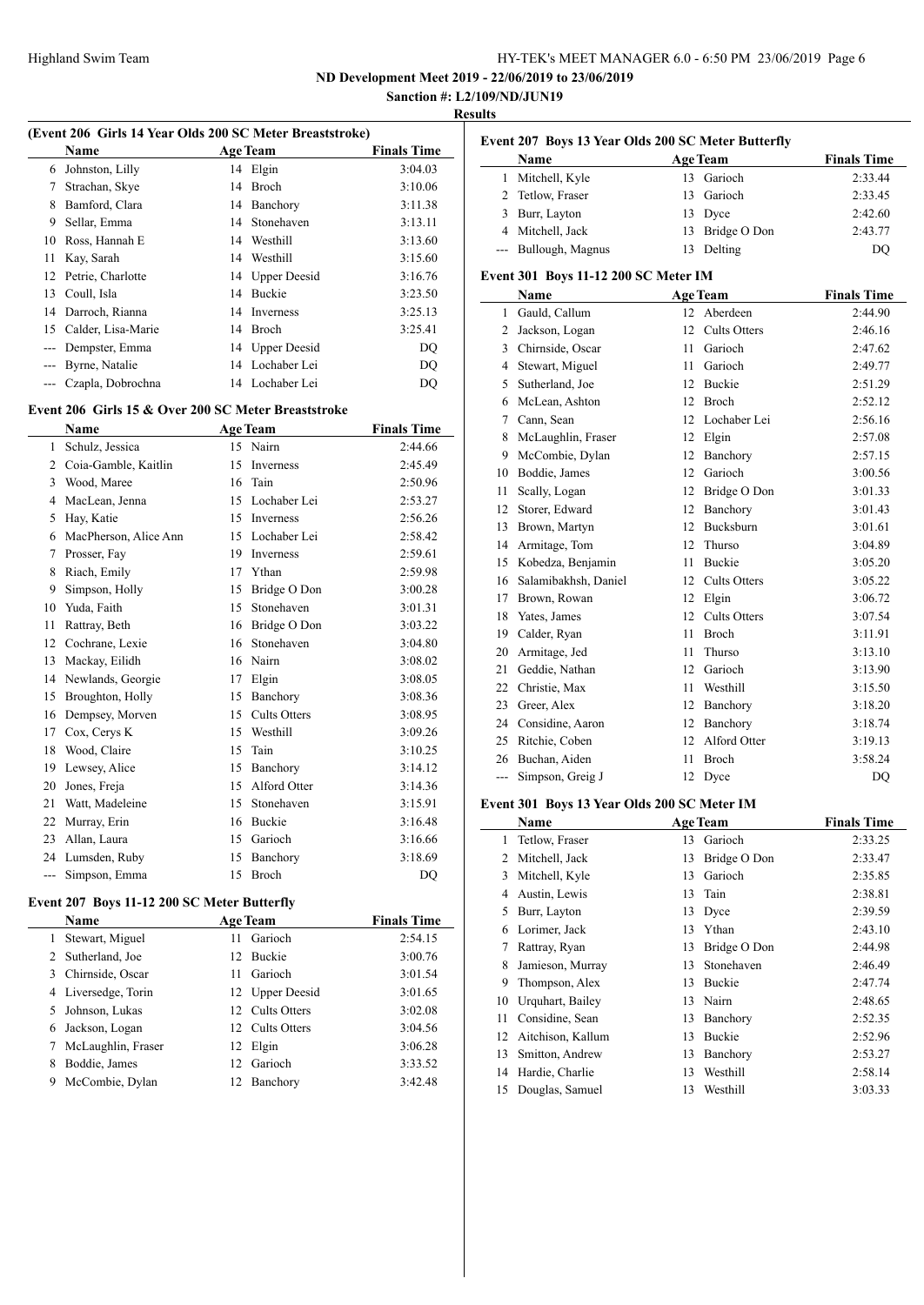**ND Development Meet 2019 - 22/06/2019 to 23/06/2019**

### **Sanction #: L2/109/ND/JUN19 Results**

 $\overline{a}$ 

|              | Event 302 Girls 11-12 400 SC Meter Freestyle        |      |                     |                    |
|--------------|-----------------------------------------------------|------|---------------------|--------------------|
|              | Name                                                |      | <b>Age Team</b>     | <b>Finals Time</b> |
| $\mathbf{1}$ | McNeill, Anna                                       |      | 12 Cults Otters     | 5:18.90            |
|              | 2 Jupp, Emma                                        | 11.  | Cults Otters        | 5:31.19            |
|              | 3 Bristo, Emma                                      |      | 12 Bridge O Don     | 5:32.37            |
|              | 4 Cowan, Amy                                        |      | 12 Garioch          | 5:33.46            |
|              | 5 Fraser, Eden                                      |      | 12 Dyce             | 5:35.97            |
|              | 6 Mutch, Molly                                      |      | 12 Broch            | 5:36.49            |
| $\tau$       | Coull, Madison B                                    | 11.  | <b>Buckie</b>       | 5:37.19            |
| 8            | Wraight, Charlotte                                  |      | 12 Westhill         | 5:39.78            |
|              | 9 Ross, Eve                                         |      | 12 Nairn            | 5:42.53            |
| 10           | Anderson, Rhona                                     |      | 12 Shetland         | 5:44.93            |
| 11           | Prise, Erin                                         |      | 12 Cults Otters     | 5:45.35            |
| 12           | Boyd, Tessa                                         |      | 12 Garioch          | 5:46.00            |
| 13           | McLean, Chloe                                       |      | 12 Cults Otters     | 6:00.63            |
| 14           | Reid, Isla                                          |      | 12 Garioch          | 6:01.35            |
| 15           | Body, Anna                                          | 11   | Garioch             | 6:01.65            |
|              | 16 Wood, Sara                                       |      | 12 Deveron          | 6:02.99            |
|              | 17 Henderson, Orla                                  | 11 - | Shetland            | 6:05.42            |
|              | 18 Greig, Kathleen                                  | 11   | <b>Cults Otters</b> | 6:17.26            |
|              | 19 Zarouali, Yasmeen                                |      | 12 Garioch          | 6:17.81            |
|              | 20 Louw, Imogen                                     | 11.  | Westhill            | 6:19.87            |
| 21           | Higgins, Morgan                                     |      | 11 Dyce             | 6:24.92            |
|              | 22 Sammat, Allia                                    |      | 12 Cults Otters     | 6:25.73            |
| 23           | Banford, Lexie                                      |      | 12 Forres           | 6:26.93            |
|              | 24 Coutts, Gemma                                    | 11   | Westhill            | 6:27.56            |
| 25           | Poyser, Molly                                       | 11   | Broch               | 6:29.70            |
| 26           | Tetlow, Ellie                                       | 11   | Garioch             | 6:36.69            |
|              |                                                     |      |                     |                    |
|              | Event 302 Girls 13 Year Olds 400 SC Meter Freestyle |      |                     |                    |
|              | Name                                                |      | <b>Age Team</b>     | <b>Finals Time</b> |
|              | 1 Beaton, Jessica                                   |      | 13 Aberdeen         | 5:03.38            |
|              | 2 Gault, Eilidh                                     |      | 13 Ythan            | 5:10.56            |
|              | 3 Currie, Erin                                      |      | 13 Ythan            | 5:10.90            |
|              | 4 Irvine, Bethany                                   |      | 13 Delting          | 5:12.34            |
| 5            | Morrison, Hannah                                    |      | 13 Westhill         | 5:12.36            |
|              | 6 Goodbrand, Alyssa                                 |      | 13 Ythan            | 5:17.82            |
| 7            | Bromham, Megan                                      |      | 13 Inverness        | 5:21.00            |
| 8            | Myles, Orla                                         | 13   | Banchory            | 5:21.10            |
| 9            | Hall, Alice                                         | 13   | Banchory            | 5:22.29            |
| 10           | Buchan, Jessica                                     | 13   | Broch               | 5:22.49            |
| 11           | Greig, Megan                                        | 13   | Cults Otters        | 5:24.85            |
| 12           | Hendren, Tegan                                      | 13   | Shetland            | 5:28.26            |
| 13           | Woodman, Darcey                                     | 13   | Nairn               | 5:28.32            |
| 14           | Coutts, Amy                                         | 13   | Westhill            | 5:39.06            |
| 15           | Kobedza, Natalie                                    | 13   | Buckie              | 5:39.35            |
| 16           | Hogarth, Milah                                      | 13   | Banchory            | 5:41.37            |
| 17           | Heard, Cara                                         | 13   | Banchory            | 5:43.02            |
| $18\,$       | Watson, Leah                                        | 13   | Bridge O Don        | 5:48.49            |
| 19           | Bain, Keira                                         | 13   | Thurso              | 5:53.33            |
| 20           | Brice, Ellie                                        | 13   | Dyce                | 5:56.66            |

# **Event 303 Boys 14 Year Olds 200 SC Meter Backstroke**

| <b>Name</b>       | <b>Age Team</b> | <b>Finals Time</b> |
|-------------------|-----------------|--------------------|
| 1 Arthur, Cameron | 14 Ythan        | 2:23.34            |
| 2 Hayes, Ciaran   | 14 Aberdeen     | 2:32.45            |
| 3 Cairney, Calum  | 14 Ythan        | 2:34.83            |

| uns |                                                  |    |                 |                    |
|-----|--------------------------------------------------|----|-----------------|--------------------|
|     | 4 Clark, Alex                                    |    | 14 Dyce         | 2:37.19            |
| 5.  | Thomson, Calum                                   |    | 14 Aberdeen     | 2:39.93            |
| 6   | McLaren, Charlie                                 |    | 14 Westhill     | 2:40.33            |
|     | Elrick, Lewis                                    | 14 | Westhill        | 2:40.44            |
|     | Samusevs, Vlad                                   |    | 14 Buckie       | DO                 |
|     | --- Nicolson, Tom                                | 14 | Delting         | DO                 |
|     | Event 303 Boys 15 & Over 200 SC Meter Backstroke |    |                 |                    |
|     | <b>Name</b>                                      |    | <b>Age Team</b> | <b>Finals Time</b> |
| 1   | Brown, Matthew                                   |    | 16 Bucksburn    | 2:18.58            |
| 2   | Brown, Calvin                                    |    | 16 Elgin        | 2:20.14            |
|     | Weir, Lucas                                      | 16 | Nairn           | 2:20.59            |
|     |                                                  |    |                 |                    |

| 4 | Airey, Andrew         | 17 | Inverness       | 2:20.78 |
|---|-----------------------|----|-----------------|---------|
| 5 | Dickson, Craig        | 17 | Elgin           | 2:21.49 |
| 6 | Sutherland, Ethan     |    | 15 Westhill     | 2:23.13 |
| 7 | Smith, Lewis          |    | 16 Bridge O Don | 2:26.63 |
| 8 | Hay, Lewis            |    | 15 Ythan        | 2:29.80 |
| 9 | Macmillan, Philip J   |    | 15 Westhill     | 2:33.14 |
|   | 10 Christie, Thomas G |    | 15 Westhill     | 2:33.26 |
|   | 11 Stevens, Craig     |    | 15 Forres       | 2:34.99 |
|   | 12 Simpson, Owen      |    | 15 Dyce         | 2:38.74 |
|   | 13 Charles, Luke      |    | 15 Banchory     | 2:40.56 |
|   | --- Robinson, Rayan   |    | 15 Cults Otters | DO      |

# **Event 304 Girls 14 Year Olds 400 SC Meter IM**

|    | $\alpha$ . This is that $\alpha$ is the set of $\alpha$ |    |                     |                    |  |  |
|----|---------------------------------------------------------|----|---------------------|--------------------|--|--|
|    | Name                                                    |    | <b>Age Team</b>     | <b>Finals Time</b> |  |  |
| 1  | Loughray, Hannah                                        |    | 14 Lochaber Lei     | 5:32.00            |  |  |
| 2  | Masson, Freya                                           | 14 | Shetland            | 5:32.69            |  |  |
| 3  | Johnston, Lilly                                         | 14 | Elgin               | 5:39.31            |  |  |
| 4  | Ross, Hannah E                                          | 14 | Westhill            | 5:40.52            |  |  |
| 5  | Buchan, Phoebe                                          | 14 | <b>Broch</b>        | 5:41.73            |  |  |
| 6  | Ligtendag, Faye                                         | 14 | Stonehaven          | 5:43.86            |  |  |
| 7  | Calder, Lisa-Marie                                      | 14 | Broch               | 5:44.79            |  |  |
| 8  | Ligtendag, Gemma                                        | 14 | Stonehaven          | 5:50.89            |  |  |
| 9  | Sellar, Emma                                            | 14 | Stonehaven          | 5:51.71            |  |  |
| 10 | Louw, Melana C                                          | 14 | Westhill            | 5:54.09            |  |  |
| 11 | MacDonald, Ellen                                        | 14 | Garioch             | 6:01.68            |  |  |
| 12 | Adair, Sophie                                           | 14 | Stonehaven          | 6:02.02            |  |  |
| 13 | Petrie, Charlotte                                       | 14 | <b>Upper Deesid</b> | 6:07.07            |  |  |
| 14 | Kay, Sarah                                              | 14 | Westhill            | 6:09.92            |  |  |
| 15 | Dempster, Emma                                          |    | 14 Upper Deesid     | 6:10.10            |  |  |
| 16 | Hunter, Emma                                            | 14 | Delting             | 6:14.72            |  |  |

#### **Event 304 Girls 15 & Over 400 SC Meter IM**

|    | Name                  |    | <b>Age Team</b> | <b>Finals Time</b> |
|----|-----------------------|----|-----------------|--------------------|
| 1  | Coia-Gamble, Kaitlin  | 15 | Inverness       | 5:17.07            |
| 2  | Simpson, Holly        | 15 | Bridge O Don    | 5:19.20            |
| 3  | Schulz, Jessica       | 15 | Nairn           | 5:22.36            |
| 4  | Beattie, Louise       |    | 16 Inverness    | 5:23.56            |
| 5  | Cassidy, Kate         | 15 | Dyce            | 5:30.18            |
| 6  | Dempsey, Morven       | 15 | Cults Otters    | 5:35.02            |
| 7  | Cochrane, Lexie       |    | 16 Stonehaven   | 5:37.44            |
| 8  | Yuda, Faith           | 15 | Stonehaven      | 5:40.82            |
| 9  | Smith, Hannah         | 15 | Banchory        | 5:41.56            |
| 10 | Smith-Macaulay, Rosie |    | 16 Nairn        | 5:43.04            |
| 11 | Riach, Emily          | 17 | Ythan           | 5:47.46            |
| 12 | Rhodes, Jessica       | 15 | Aberdeen        | 5:53.95            |
| 13 | Cox, Cerys K          | 15 | Westhill        | 5:54.06            |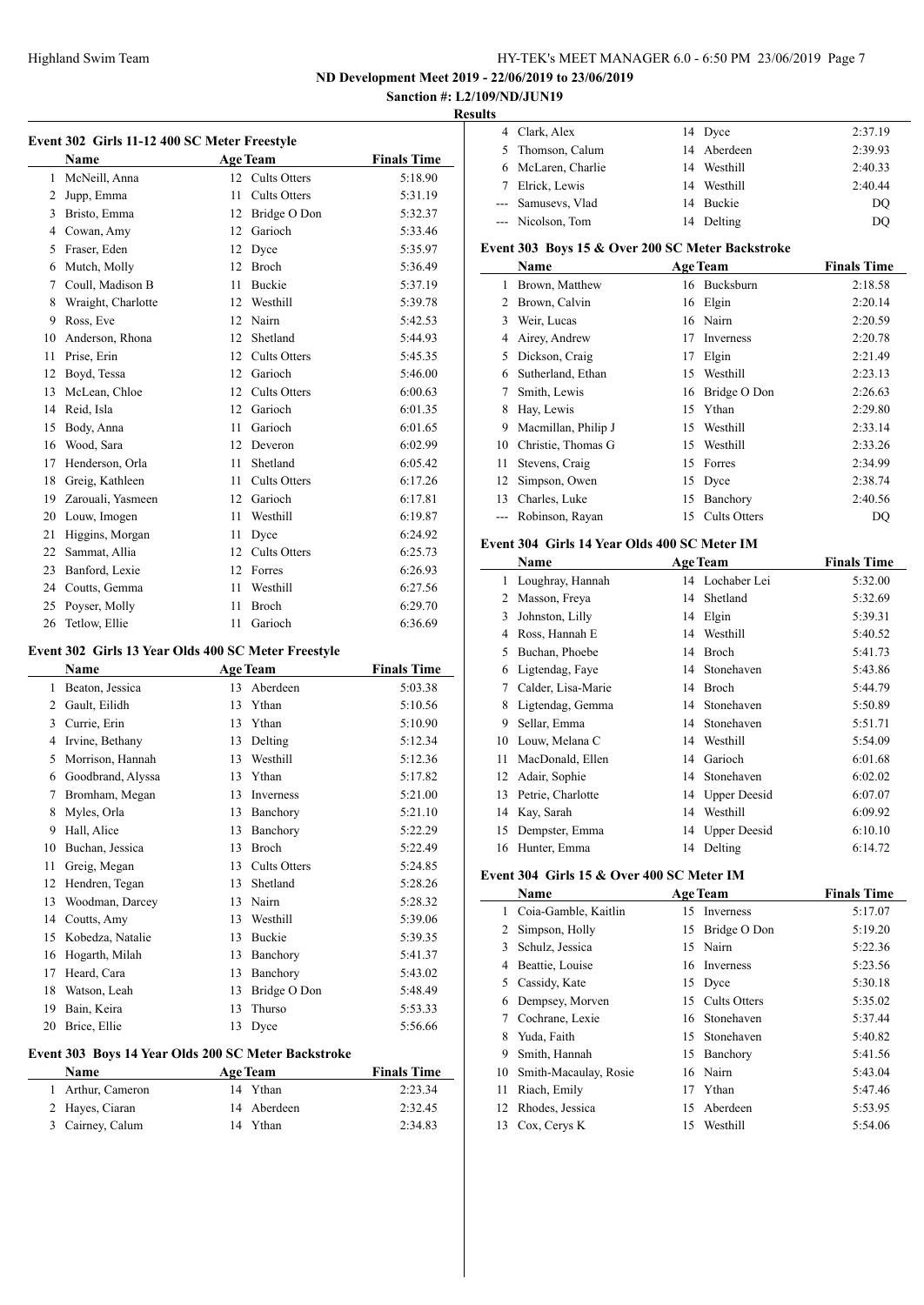**ND Development Meet 2019 - 22/06/2019 to 23/06/2019 Sanction #: L2/109/ND/JUN19**

# **Results**

| (Event 304 Girls 15 & Over 400 SC Meter IM)   |                                             |    |                     |                    |  |  |  |
|-----------------------------------------------|---------------------------------------------|----|---------------------|--------------------|--|--|--|
|                                               | Name                                        |    | <b>Age Team</b>     | <b>Finals Time</b> |  |  |  |
| 14                                            | Munro, Sula                                 | 15 | Banchory            | 5:54.12            |  |  |  |
| 15                                            | Allan, Laura                                |    | 15 Garioch          | 5:54.68            |  |  |  |
| 16                                            | Irvine, Aimee                               |    | 16 Delting          | 5:56.48            |  |  |  |
| 17                                            | Assady, Ronya                               |    | 18 Aberdeen         | 5:57.09            |  |  |  |
| 18                                            | Simpson, Emma                               |    | 15 Broch            | 5:58.72            |  |  |  |
| 19                                            | Lewsey, Alice                               |    | 15 Banchory         | 5:59.69            |  |  |  |
| 20                                            | Ironside, Hayleigh                          |    | 15 Aberdeen         | 6:01.42            |  |  |  |
| 21                                            | Broughton, Holly                            |    | 15 Banchory         | 6:03.99            |  |  |  |
|                                               | 22 Cochrane, Katie                          | 16 | Stonehaven          | 6:08.24            |  |  |  |
|                                               | 23 Murray, Erin                             |    | 16 Buckie           | 6:24.65            |  |  |  |
|                                               | --- Alexander, Lucy                         | 15 | Dyce                | DQ                 |  |  |  |
|                                               | --- Lumsden, Ruby                           | 15 | Banchory            | DQ                 |  |  |  |
|                                               | Event 305 Boys 11-12 200 SC Meter Freestyle |    |                     |                    |  |  |  |
| <b>Finals Time</b><br><b>Age Team</b><br>Name |                                             |    |                     |                    |  |  |  |
| $\mathbf{1}$                                  | Jackson, Logan                              |    | 12 Cults Otters     | 2:32.63            |  |  |  |
|                                               | 2 Kobedza, Benjamin                         | 11 | Buckie              | 2:35.97            |  |  |  |
| 3                                             | Storer, Edward                              |    | 12 Banchory         | 2:37.81            |  |  |  |
| $\overline{4}$                                | Brown, Martyn                               |    | 12 Bucksburn        | 2:38.61            |  |  |  |
| 5                                             | McLaughlin, Fraser                          |    | 12 Elgin            | 2:39.88            |  |  |  |
| 6                                             | Armitage, Tom                               |    | 12 Thurso           | 2:40.33            |  |  |  |
| $\overline{7}$                                | Boddie, James                               |    | 12 Garioch          | 2:40.41            |  |  |  |
| 8                                             | Scally, Logan                               |    | 12 Bridge O Don     | 2:42.91            |  |  |  |
|                                               | 9 Cann, Sean                                |    | 12 Lochaber Lei     | 2:43.10            |  |  |  |
| 10                                            | Simpson, Greig J                            |    | 12 Dyce             | 2:43.22            |  |  |  |
| 11                                            | Calder, Ryan                                | 11 | Broch               | 2:45.81            |  |  |  |
| 12                                            | Salamibakhsh, Daniel                        |    | 12 Cults Otters     | 2:46.49            |  |  |  |
| 13                                            | McCombie, Dylan                             |    | 12 Banchory         | 2:48.20            |  |  |  |
| 14                                            | Geddie, Nathan                              |    | 12 Garioch          | 2:51.49            |  |  |  |
| 15                                            | Brown, Rowan                                |    | 12 Elgin            | 2:51.55            |  |  |  |
| 16                                            | Ritchie, Coben                              | 12 | Alford Otter        | 2:51.85            |  |  |  |
| 17                                            | Armitage, Jed                               | 11 | <b>Thurso</b>       | 2:52.51            |  |  |  |
| 18                                            | Yates, James                                | 12 | <b>Cults Otters</b> | 2:53.64            |  |  |  |
|                                               | 19 Christie, Max                            |    | 11 Westhill         | 2:55.78            |  |  |  |
|                                               | 20 Considine, Aaron                         |    | 12 Banchory         | 2:56.03            |  |  |  |
| 21                                            | McRobbie, Gregor                            | 11 | Broch               | 2:59.28            |  |  |  |
| 22                                            | Noble, Danny                                | 11 | Banchory            | 3:02.84            |  |  |  |
| 23                                            | Strachan, Jensen                            | 11 | Broch               | 3:19.03            |  |  |  |
| 24                                            | Buchan, Aiden                               | 11 | Broch               | 3:23.87            |  |  |  |
|                                               | --- Greer, Alex                             | 12 | Banchory            | DQ                 |  |  |  |
|                                               |                                             |    |                     |                    |  |  |  |

# **Event 305 Boys 13 Year Olds 200 SC Meter Freestyle**

|    | <b>Name</b>       |    | <b>Age Team</b> | <b>Finals Time</b> |
|----|-------------------|----|-----------------|--------------------|
| 1  | Bullough, Magnus  | 13 | Delting         | 2:13.54            |
| 2  | Mitchell, Jack    | 13 | Bridge O Don    | 2:17.89            |
| 3  | Burr, Layton      | 13 | Dyce            | 2:19.66            |
| 4  | Mitchell, Kyle    | 13 | Garioch         | 2:22.26            |
| 5  | Rattray, Ryan     | 13 | Bridge O Don    | 2:25.42            |
| 6  | Lorimer, Jack     | 13 | Ythan           | 2:27.73            |
| 7  | Thompson, Alex    | 13 | <b>Buckie</b>   | 2:29.52            |
| 8  | Considine, Sean   | 13 | Banchory        | 2:29.98            |
| 9  | Jamieson, Murray  | 13 | Stonehaven      | 2:30.17            |
| 10 | Aitchison, Kallum | 13 | <b>Buckie</b>   | 2:31.38            |
| 11 | Urquhart, Bailey  | 13 | Nairn           | 2:31.43            |
| 12 | Smitton, Andrew   | 13 | Banchory        | 2:32.98            |
|    |                   |    |                 |                    |

|                | 13 Hardie, Charlie                              | 13              | Westhill            | 2:39.01            |  |  |  |  |
|----------------|-------------------------------------------------|-----------------|---------------------|--------------------|--|--|--|--|
| 14             | Douglas, Samuel                                 |                 | 13 Westhill         | 2:43.78            |  |  |  |  |
|                | Event 306 Girls 11-12 200 SC Meter Breaststroke |                 |                     |                    |  |  |  |  |
|                | Name                                            |                 | <b>Age Team</b>     | <b>Finals Time</b> |  |  |  |  |
| 1              | Garden, Isla                                    |                 | 12 Garioch          | 3:10.25            |  |  |  |  |
|                | 2 Payton, Leah                                  |                 | 12 Ythan            | 3:12.52            |  |  |  |  |
|                | 3 Henderson, Orla                               | 11              | Shetland            | 3:17.57            |  |  |  |  |
|                | 4 McNeill, Anna                                 |                 | 12 Cults Otters     | 3:17.95            |  |  |  |  |
|                | 5 Wood, Sara                                    |                 | 12 Deveron          | 3:22.20            |  |  |  |  |
|                | 6 Mutch, Molly                                  |                 | 12 Broch            | 3:22.61            |  |  |  |  |
|                | 7 Denny, Ellen                                  | 11              | Garioch             | 3:23.34            |  |  |  |  |
| 8              | Anderson, Rhona                                 | 12              | Shetland            | 3:23.91            |  |  |  |  |
|                | 9 Jupp, Emma                                    |                 | 11 Cults Otters     | 3:24.10            |  |  |  |  |
|                | 10 Fraser, Eden                                 |                 | 12 Dyce             | 3:26.00            |  |  |  |  |
|                | 11 Prise, Erin                                  |                 | 12 Cults Otters     | 3:26.51            |  |  |  |  |
|                | 12 Ross, Eve                                    |                 | 12 Naim             | 3:28.62            |  |  |  |  |
|                | 13 Edgerton, Amber                              |                 | 12 Cults Otters     | 3:29.66            |  |  |  |  |
|                | 14 Cowan, Amy                                   |                 | 12 Garioch          | 3:30.98            |  |  |  |  |
|                | 15 Coull, Madison B                             | 11              | <b>Buckie</b>       | 3:31.13            |  |  |  |  |
|                | 16 Body, Anna                                   |                 | 11 Garioch          | 3:31.68            |  |  |  |  |
|                | 17 Bristo, Emma                                 |                 | 12 Bridge O Don     | 3:32.59            |  |  |  |  |
|                | 18 Zarouali, Yasmeen                            |                 | 12 Garioch          | 3:34.57            |  |  |  |  |
|                | 19 McLean, Chloe                                |                 | 12 Cults Otters     | 3:36.01            |  |  |  |  |
|                | 20 Coutts, Gemma                                | 11              | Westhill            | 3:36.53            |  |  |  |  |
|                | 21 Ingram, Niamh                                |                 | 12 Broch            | 3:37.13            |  |  |  |  |
|                | 22 Wraight, Charlotte                           |                 | 12 Westhill         | 3:37.39            |  |  |  |  |
|                | 23 Boyd, Tessa                                  |                 | 12 Garioch          | 3:37.82            |  |  |  |  |
|                | 24 Reid, Nevaeh                                 | 11              | <b>Buckie</b>       | 3:43.04            |  |  |  |  |
|                | 25 Duncan, Lucy                                 | 11              | Deveron             | 3:43.70            |  |  |  |  |
|                | 26 Sammat, Allia                                |                 | 12 Cults Otters     | 3:43.81            |  |  |  |  |
|                | 27 Reid, Isla                                   |                 | 12 Garioch          | 3:47.20            |  |  |  |  |
|                | 28 MacPherson, Jessica                          |                 | 12 Nairn            | 3:47.22            |  |  |  |  |
|                | 29 Greig, Kathleen                              | 11              | <b>Cults Otters</b> | 3:50.02            |  |  |  |  |
|                | 30 Louw, Imogen                                 | 11              | Westhill            | 3:50.13            |  |  |  |  |
| 31             | Craik, Beth                                     | 11              | Aberdeen            | 3:50.34            |  |  |  |  |
|                | 32 Poyser, Molly                                | 11              | <b>Broch</b>        | 3:52.84            |  |  |  |  |
|                | 33 Mackay, Megan                                |                 | 12 Thurso           | 3:54.49            |  |  |  |  |
|                | 34 Higgins, Morgan                              | 11              | Dyce                | 3:55.62            |  |  |  |  |
|                | 35 Craigie, Chloe                               |                 | 12 Thurso           | 3:56.07            |  |  |  |  |
|                | 36 Tetlow, Ellie                                | 11              | Garioch             | 4:01.00            |  |  |  |  |
| $\overline{a}$ | Main, Kirsten                                   | 12 <sup>1</sup> | Nairn               | DO                 |  |  |  |  |

#### **Event 306 Girls 13 Year Olds 200 SC Meter Breaststroke**

|    | <b>Name</b>       |    | <b>Age Team</b>     | <b>Finals Time</b> |
|----|-------------------|----|---------------------|--------------------|
| 1  | Goodbrand, Alyssa | 13 | Ythan               | 2:53.00            |
|    | Urquhart, Erin    | 13 | Cults Otters        | 3:03.67            |
| 3  | Irvine, Bethany   | 13 | Delting             | 3:07.39            |
| 4  | Morrison, Hannah  | 13 | Westhill            | 3:09.01            |
| 5  | Hendren, Tegan    | 13 | Shetland            | 3:10.03            |
| 6  | Beaton, Jessica   | 13 | Aberdeen            | 3:11.09            |
| 7  | Bromham, Megan    | 13 | <b>Inverness</b>    | 3:11.45            |
| 8  | Watson, Leah      | 13 | Bridge O Don        | 3:13.71            |
| 9  | Greig, Megan      | 13 | <b>Cults Otters</b> | 3:17.67            |
| 10 | Cairney, Fiona    | 13 | Ythan               | 3:20.79            |
| 11 | Myles, Orla       | 13 | Banchory            | 3:21.58            |
| 12 | Coutts, Amy       | 13 | Westhill            | 3:21.66            |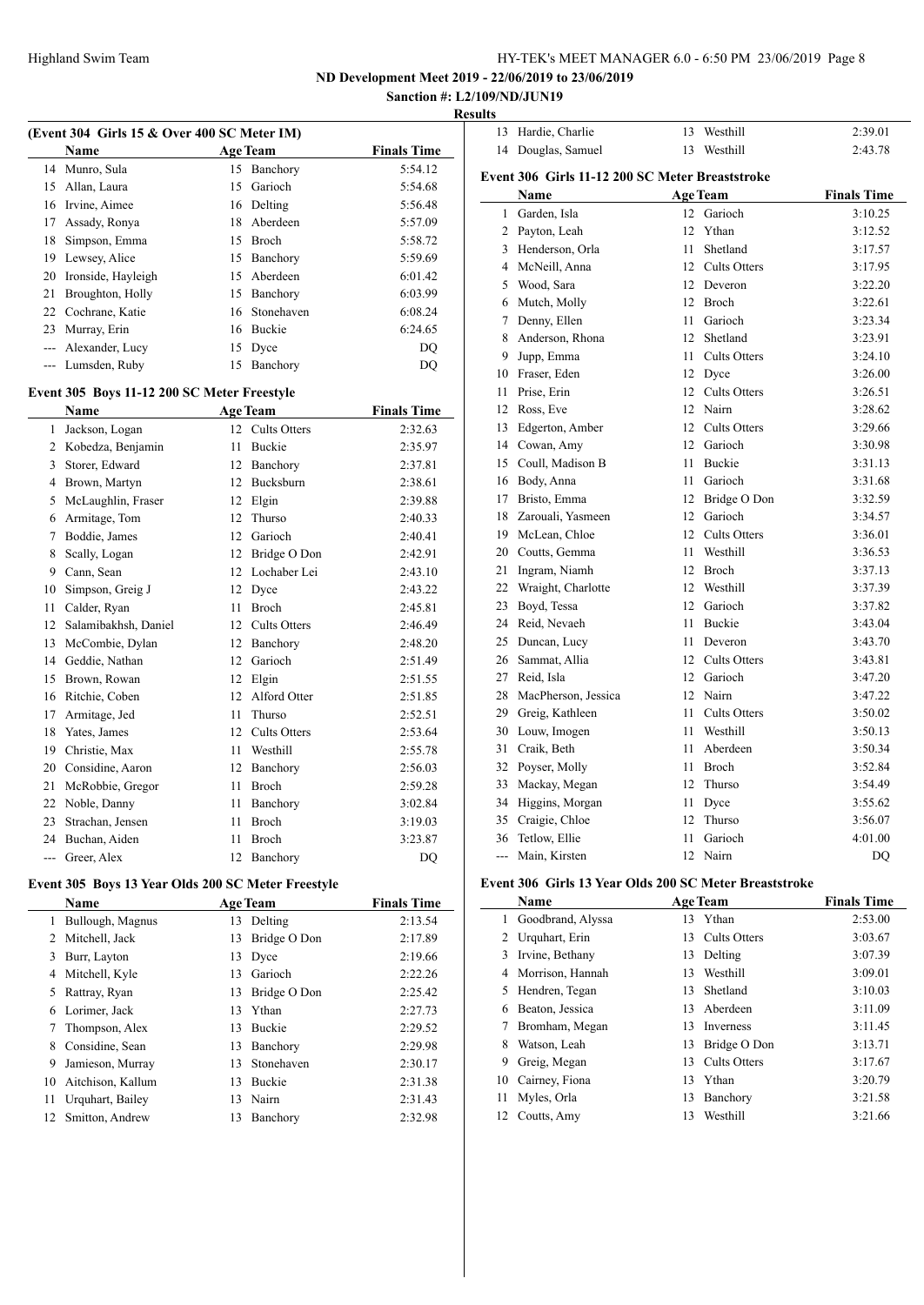**ND Development Meet 2019 - 22/06/2019 to 23/06/2019 Sanction #: L2/109/ND/JUN19**

# **Results**

|       | (Event 306 Girls 13 Year Olds 200 SC Meter Breaststroke)<br>Name |    | <b>Age Team</b> | <b>Finals Time</b> |
|-------|------------------------------------------------------------------|----|-----------------|--------------------|
|       | 13 Hall, Alice                                                   |    | 13 Banchory     | 3:22.05            |
|       | 14 Cowie, Lucy                                                   | 13 | Buckie          | 3:23.09            |
|       | 15 Garvie, Isobel                                                |    | 13 Inverness    | 3:25.93            |
|       | 16 Duncan, Jenny                                                 |    | 13 Deveron      | 3:26.40            |
| 17    | Sandison, Darcey                                                 |    | 13 Dyce         | 3:27.96            |
| 18    | Currie, Erin                                                     | 13 | Ythan           | 3:29.15            |
|       | 19 Broughton, Abby                                               |    | 13 Banchory     | 3:29.44            |
| 20    | Hogarth, Milah                                                   | 13 | Banchory        | 3:31.06            |
| 21    | Buchan, Jessica                                                  | 13 | <b>Broch</b>    | 3:36.33            |
|       | Event 307 Boys 14 Year Olds 200 SC Meter Butterfly               |    |                 |                    |
|       | Name                                                             |    | <b>Age Team</b> | <b>Finals Time</b> |
|       | 1 Nicolson, Tom                                                  |    | 14 Delting      | 2:26.18            |
|       | 2 Samusevs, Vlad                                                 |    | 14 Buckie       | 2:33.24            |
|       | --- Cairney, Calum                                               | 14 | Ythan           | DQ                 |
|       | Event 307 Boys 15 & Over 200 SC Meter Butterfly                  |    |                 |                    |
|       | <b>Name</b>                                                      |    | <b>Age Team</b> | <b>Finals Time</b> |
|       | 1 Gatton, Andrew                                                 |    | 18 Inverness    | 2:24.55            |
|       | 2 Barnett, Ewan                                                  |    | 17 Elgin        | 2:25.99            |
|       | 3 Charles, Luke                                                  | 15 | Banchory        | 2:34.68            |
|       | 4 Campbell, Andrew                                               | 15 | Thurso          | 2:38.77            |
| 5     | Aitchison, Brandan                                               | 15 | Buckie          | 2:39.09            |
|       | Event 401 Girls 14 Year Olds 200 SC Meter IM                     |    |                 |                    |
|       | Name                                                             |    | <b>Age Team</b> | <b>Finals Time</b> |
|       | 1 Masson, Freya                                                  |    | 14 Shetland     | 2:35.63            |
|       | 2 MacLean, Danni                                                 |    | 14 Lochaber Lei | 2:38.03            |
|       | 3 Loughray, Hannah                                               |    | 14 Lochaber Lei | 2:38.30            |
|       | 4 Czapla, Dobrochna                                              |    | 14 Lochaber Lei | 2:39.39            |
|       | 5 Johnston, Lilly                                                |    | 14 Elgin        | 2:39.68            |
|       | 6 Ross, Hannah E                                                 |    | 14 Westhill     | 2:41.11            |
| 7     | Buchan, Phoebe                                                   |    | 14 Broch        | 2:41.96            |
| 8     | Ligtendag, Faye                                                  |    | 14 Stonehaven   | 2:42.70            |
| 9     | Nairn, Jessica                                                   |    | 14 Elgin        | 2:43.10            |
| 10    | Strachan, Skye                                                   |    | 14 Broch        | 2:45.30            |
| 11    | Calder, Lisa-Marie                                               | 14 | Broch           | 2:45.44            |
|       | 12 Ligtendag, Gemma                                              |    | 14 Stonehaven   | 2:45.79            |
| 13    | Bamford, Clara                                                   |    | 14 Banchory     | 2:46.77            |
| 14    | Sellar, Emma                                                     |    | 14 Stonehaven   | 2:48.32            |
| 15    | MacDonald, Ellen                                                 |    | 14 Garioch      | 2:52.12            |
|       | 16 Byrne, Natalie                                                |    | 14 Lochaber Lei | 2:52.36            |
|       | 17 Louw, Melana C                                                |    | 14 Westhill     | 2:53.16            |
|       | 18 Brosnan, Reilly                                               |    | 14 Ythan        | 2:56.17            |
|       | 19 Petrie, Charlotte                                             |    | 14 Upper Deesid | 2:56.51            |
| 20    | Darroch, Rianna                                                  |    | 14 Inverness    | 2:57.08            |
| 21    | Kay, Sarah                                                       |    | 14 Westhill     | 2:57.42            |
| 22    | Dempster, Emma                                                   |    | 14 Upper Deesid | 2:57.52            |
| 23    | Walber, Erica                                                    |    | 14 Bridge O Don | 2:58.20            |
|       | 24 Coull, Isla                                                   |    | 14 Buckie       | 2:58.29            |
|       | 25 Hunter, Emma                                                  |    | 14 Delting      | 2:59.84            |
| $---$ | Adair, Sophie                                                    | 14 | Stonehaven      | DQ                 |
|       | Event 401 Girls 15 & Over 200 SC Meter IM                        |    |                 |                    |
|       | Name                                                             |    | Age Team        |                    |
|       |                                                                  |    |                 | <b>Finals Time</b> |

| 2   | Hay, Katie            | 15 | Inverness           | 2:28.98   |
|-----|-----------------------|----|---------------------|-----------|
| 3   | Coia-Gamble, Kaitlin  | 15 | Inverness           | 2:29.84   |
|     | 4 Beattie, Louise     | 16 | Inverness           | 2:33.51   |
| 5   | Schulz, Jessica       | 15 | Nairn               | 2:33.52   |
| 6   | Simpson, Holly        |    | 15 Bridge O Don     | 2:36.80   |
| 7   | Yuda, Faith           | 15 | Stonehaven          | 2:37.08   |
| 8   | MacPherson, Alice Ann | 15 | Lochaber Lei        | 2:38.26   |
| 9   | Dempsey, Morven       | 15 | <b>Cults Otters</b> | 2:38.34   |
| 10  | Cochrane, Lexie       | 16 | Stonehaven          | 2:39.57   |
| 11  | Cassidy, Kate         | 15 | Dyce                | 2:39.68   |
| 12  | Alexander, Lucy       | 15 | Dyce                | 2:40.04   |
| 13  | Smith, Hannah         | 15 | Banchory            | 2:40.15   |
| 14  | MacBean, Mairi        | 15 | Inverness           | 2:40.47   |
| 15  | Riach, Emily          | 17 | Ythan               | 2:40.75   |
| 16  | Lamont, Jessica       | 15 | Aberdeen            | 2:41.82   |
| 17  | MacDonald, Laurin     |    | 15 Lochaber Lei     | 2:41.89   |
| 18  | Smith-Macaulay, Rosie | 16 | Nairn               | 2:43.23   |
| 19  | Mackay, Eilidh        | 16 | Nairn               | 2:43.36   |
| 20  | Simpson, Emma         | 15 | Broch               | 2:44.91   |
| 21  | Allan, Laura          | 15 | Garioch             | 2:46.17   |
| 22  | Cox, Cerys K          | 15 | Westhill            | 2:47.53   |
| 23  | Assady, Ronya         | 18 | Aberdeen            | 2:47.79   |
| 24  | Broughton, Holly      |    | 15 Banchory         | 2:48.10   |
| 25  | Munro, Sula           | 15 | Banchory            | 2:49.10   |
| 26  | Jones, Freja          | 15 | Alford Otter        | 2:49.28   |
| 27  | Lumsden, Ruby         | 15 | Banchory            | 2:50.14   |
| 28  | Rhodes, Jessica       | 15 | Aberdeen            | 2:51.46   |
| 29  | Irvine, Aimee         | 16 | Delting             | 2:52.35   |
| 30  | Wood, Claire          | 15 | Tain                | 2:52.50   |
| 31  | Cochrane, Katie       | 16 | Stonehaven          | 2:53.61   |
| 32  | Martin, Rosie         | 15 | Inverness           | 2:54.16   |
| 33  | Ironside, Hayleigh    | 15 | Aberdeen            | 2:54.39   |
| 34  | Murray, Erin          | 16 | Buckie              | 2:55.06   |
| 35  | Lewsey, Alice         | 15 | Banchory            | 2:55.38   |
| 36  | Riach, Jessica C      | 15 | Ythan               | 2:58.22   |
| --- | Rattray, Beth         | 16 | Bridge O Don        | <b>DQ</b> |
|     |                       |    |                     |           |

# **Event 402 Boys 14 Year Olds 400 SC Meter Freestyle**

|   | <b>Name</b>       |    | <b>Age Team</b> | <b>Finals Time</b> |
|---|-------------------|----|-----------------|--------------------|
| 1 | Storer, William   |    | 14 Banchory     | 4:37.86            |
|   | 2 Samusevs, Vlad  |    | 14 Buckie       | 4:40.40            |
|   | 3 Arthur, Cameron |    | 14 Ythan        | 4:48.78            |
|   | 4 Hayes, Ciaran   |    | 14 Aberdeen     | 4:53.69            |
|   | 5 Clark, Alex     |    | 14 Dyce         | 4:58.23            |
| 6 | Cairney, Calum    |    | 14 Ythan        | 4:58.80            |
|   | Banford, Ben      |    | 14 Forres       | 5:15.31            |
| 8 | Elrick, Lewis     | 14 | Westhill        | 5:19.35            |
| 9 | Thomson, Calum    | 14 | Aberdeen        | 5:24.35            |

# **Event 402 Boys 15 & Over 400 SC Meter Freestyle**

|    | <b>Name</b>           |     | Age Team        | <b>Finals Time</b> |
|----|-----------------------|-----|-----------------|--------------------|
| 1. | Brown, Matthew        |     | 16 Bucksburn    | 4:17.43            |
|    | 2 Barnett, Ewan       |     | 17 Elgin        | 4:29.16            |
|    | 3 Sutherland, Ethan   | 15. | Westhill        | 4:29.52            |
|    | 4 Robinson, Rayan     |     | 15 Cults Otters | 4:37.36            |
|    | 5 Brown, Calvin       |     | 16 Elgin        | 4:39.64            |
|    | 6 Macmillan, Philip J |     | Westhill        | 4:40.50            |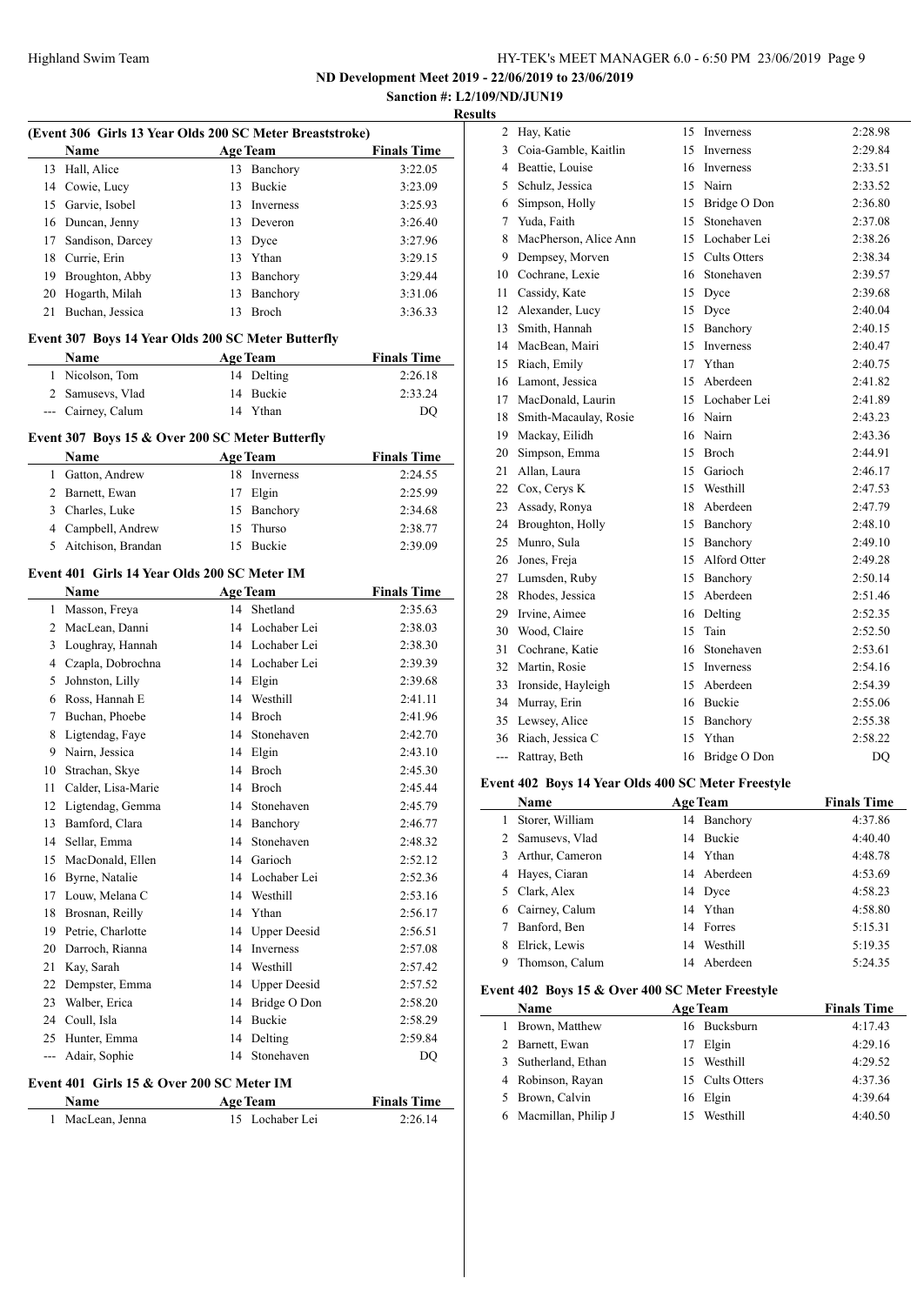**ND Development Meet 2019 - 22/06/2019 to 23/06/2019**

#### **Sanction #: L2/109/ND/JUN19 Results**

 $\equiv$ 

| (Event 402 Boys 15 & Over 400 SC Meter Freestyle) |                       |    |                 |                    |  |  |
|---------------------------------------------------|-----------------------|----|-----------------|--------------------|--|--|
|                                                   | <b>Name</b>           |    | <b>Age Team</b> | <b>Finals Time</b> |  |  |
| 7                                                 | Heard, Finn           | 17 | Banchory        | 4:46.11            |  |  |
| 8                                                 | Stevens, Craig        |    | 15 Forres       | 4:48.00            |  |  |
| 9                                                 | Dickson, Craig        | 17 | Elgin           | 4:48.34            |  |  |
|                                                   | 10 Christie, Thomas G | 15 | Westhill        | 4:49.71            |  |  |
| 11.                                               | Aitchison, Brandan    | 15 | Buckie          | 4:55.16            |  |  |
|                                                   | 12 Charles, Luke      |    | 15 Banchory     | 4:55.57            |  |  |
| 13                                                | Hay, Lewis            |    | 15 Ythan        | 4:56.70            |  |  |
| 14                                                | Simpson, Owen         |    | 15 Dyce         | 5:00.58            |  |  |
| 15                                                | Shepherd, Sandy       | 16 | Banchory        | 5:10.14            |  |  |

### **Event 403 Girls 11-12 200 SC Meter Backstroke**

|                | Name                | <b>Age Team</b> |                     | <b>Finals Time</b> |
|----------------|---------------------|-----------------|---------------------|--------------------|
| 1              | McLean, Chloe       | 12              | Cults Otters        | 2:47.99            |
| $\overline{2}$ | Wood, Alison        | 12              | Tain                | 2:49.73            |
| 3              | Jupp, Emma          | 11              | <b>Cults Otters</b> | 2:52.50            |
| 4              | Coull, Madison B    | 11              | <b>Buckie</b>       | 2:53.32            |
| 5              | Cowan, Amy          | 12              | Garioch             | 2:53.53            |
| 6              | Denny, Ellen        | 11              | Garioch             | 2:55.38            |
| 7              | Boyd, Tessa         | 12              | Garioch             | 2:56.53            |
| 8              | Payton, Leah        | 12              | Ythan               | 2:57.79            |
| 9              | Mutch, Molly        | 12              | <b>Broch</b>        | 3:01.94            |
| 10             | Fraser, Eden        | 12              | Dyce                | 3:02.75            |
| 11             | Henderson, Orla     | 11              | Shetland            | 3:03.16            |
| 12             | Ross, Eve           | 12              | Nairn               | 3:03.60            |
| 13             | Prise, Erin         | 12              | <b>Cults Otters</b> | 3:04.93            |
| 14             | Body, Anna          | 11              | Garioch             | 3:05.59            |
| 15             | Mackay, Megan       | 12              | Thurso              | 3:08.46            |
| 16             | Zarouali, Yasmeen   | 12              | Garioch             | 3:13.12            |
| 17             | Reid, Isla          | 12              | Garioch             | 3:13.38            |
| 18             | Ingram, Niamh       | 12              | <b>Broch</b>        | 3:14.00            |
| 19             | MacPherson, Jessica | 12              | Nairn               | 3:14.03            |
| 20             | Louw, Imogen        | 11              | Westhill            | 3:15.03            |
| 21             | Sammat, Allia       | 12              | <b>Cults Otters</b> | 3:15.28            |
| 22             | Coutts, Gemma       | 11              | Westhill            | 3:15.56            |
| 23             | Greig, Kathleen     | 11              | <b>Cults Otters</b> | 3:17.80            |
| 24             | Higgins, Morgan     | 11              | Dyce                | 3:17.87            |
| 25             | Poyser, Molly       | 11              | <b>Broch</b>        | 3:21.59            |
| 26             | Tetlow, Ellie       | 11              | Garioch             | 3:23.36            |
| $\overline{a}$ | Wood, Sara          | 12              | Deveron             | DQ                 |
| $---$          | Craigie, Chloe      | 12              | Thurso              | DQ                 |
| ---            | Wraight, Charlotte  | 12              | Westhill            | DQ                 |
| ---            | Garrow, Ella        | 11              | Nairn               | <b>NS</b>          |

# **Event 403 Girls 13 Year Olds 200 SC Meter Backstroke**

 $\overline{\phantom{0}}$ 

|    | <b>Name</b>       |    | <b>Age Team</b> | <b>Finals Time</b> |
|----|-------------------|----|-----------------|--------------------|
| 1  | Hendren, Tegan    | 13 | Shetland        | 2:39.33            |
| 2  | Irvine, Bethany   | 13 | Delting         | 2:39.93            |
| 3  | Goodbrand, Alyssa | 13 | Ythan           | 2:43.18            |
| 4  | Gault, Eilidh     | 13 | Ythan           | 2:46.72            |
| 5  | Hall, Alice       | 13 | Banchory        | 2:47.66            |
| 6  | Myles, Orla       | 13 | Banchory        | 2:47.69            |
|    | Morrison, Hannah  | 13 | Westhill        | 2:48.18            |
| 8  | Currie, Erin      | 13 | Ythan           | 2:48.68            |
| 9  | Greig, Megan      | 13 | Cults Otters    | 2:50.48            |
| 10 | Woodman, Darcey   | 13 | Nairn           | 2:51.36            |

| 11.      | Bain, Keira          | 13 | Thurso           | 2:58.40   |
|----------|----------------------|----|------------------|-----------|
|          | 12 Hogarth, Milah    | 13 | Banchory         | 2:58.85   |
|          | 13 Kobedza, Natalie  | 13 | <b>Buckie</b>    | 2:59.11   |
|          | 14 Brice, Ellie      |    | 13 Dyce          | 3:03.19   |
|          | 15 Heard, Cara       | 13 | Banchory         | 3:04.20   |
|          | 16 Kennington, Freya | 13 | Banchory         | 3:04.65   |
|          | 17 Coutts, Amy       | 13 | Westhill         | 3:05.25   |
| 18.      | Buchan, Jessica      | 13 | <b>Broch</b>     | 3:06.34   |
| $\cdots$ | Bromham, Megan       | 13 | <b>Inverness</b> | DO        |
|          | --- Leishman, Iona   | 13 | Garioch          | <b>NS</b> |

### **Event 404 Boys 11-12 400 SC Meter IM**

|    | Name                 |    | <b>Age Team</b> | <b>Finals Time</b> |
|----|----------------------|----|-----------------|--------------------|
| 1  | Jackson, Logan       |    | 12 Cults Otters | 5:52.35            |
| 2  | Chirnside, Oscar     | 11 | Garioch         | 5:53.41            |
| 3  | McLean, Ashton       |    | 12 Broch        | 6:06.80            |
| 4  | Boddie, James        |    | 12 Garioch      | 6:22.31            |
| 5  | Yates, James         |    | 12 Cults Otters | 6:28.42            |
| 6  | Kobedza, Benjamin    | 11 | <b>Buckie</b>   | 6:35.39            |
| 7  | Storer, Edward       |    | 12 Banchory     | 6:42.58            |
| 8  | Salamibakhsh, Daniel |    | 12 Cults Otters | 6:43.58            |
| 9  | McCombie, Dylan      |    | 12 Banchory     | 6:46.79            |
| 10 | Christie, Max        | 11 | Westhill        | 7:10.25            |
|    | Armitage, Jed        | 11 | Thurso          | DO                 |

## **Event 404 Boys 13 Year Olds 400 SC Meter IM**

|   | <b>Name</b>         | <b>Age Team</b> |               | <b>Finals Time</b> |
|---|---------------------|-----------------|---------------|--------------------|
| 1 | Rattray, Ryan       | 13              | Bridge O Don  | 5:44.61            |
|   | 2 Thompson, Alex    | 13              | Buckie        | 5:56.31            |
|   | 3 Considine, Sean   | 13              | Banchory      | 6:03.94            |
|   | 4 Urquhart, Bailey  |                 | 13 Nairn      | 6:04.44            |
|   | 5 Smitton, Andrew   |                 | 13 Banchory   | 6:07.16            |
|   | 6 Aitchison, Kallum | 13              | <b>Buckie</b> | 6:13.15            |
|   | Douglas, Samuel     | 13              | Westhill      | 6:37.75            |
|   | --- Burr, Layton    |                 | 13 Dyce       | DO                 |

# **Event 405 Girls 14 Year Olds 200 SC Meter Freestyle**

|    | Name               |    | <b>Age Team</b> | <b>Finals Time</b> |
|----|--------------------|----|-----------------|--------------------|
| 1  | Bruce, Natalie     |    | 14 Broch        | 2:16.61            |
| 2  | MacLean, Danni     | 14 | Lochaber Lei    | 2:17.75            |
| 3  | Czapla, Dobrochna  | 14 | Lochaber Lei    | 2:19.52            |
| 4  | Nairn, Jessica     | 14 | Elgin           | 2:20.02            |
| 5  | Calder, Lisa-Marie | 14 | Broch           | 2:20.96            |
| 6  | Buchan, Phoebe     | 14 | <b>Broch</b>    | 2:21.97            |
| 7  | Ross, Hannah E     | 14 | Westhill        | 2:22.97            |
| 8  | Masson, Freya      | 14 | Shetland        | 2:23.65            |
| 9  | Bamford, Clara     | 14 | Banchory        | 2:25.65            |
| 10 | Sellar, Emma       | 14 | Stonehaven      | 2:27.20            |
| 11 | Ligtendag, Faye    | 14 | Stonehaven      | 2:27.22            |
| 12 | Adair, Sophie      | 14 | Stonehaven      | 2:28.28            |
| 13 | Strachan, Skye     | 14 | Broch           | 2:29.39            |
| 14 | MacDonald, Ellen   | 14 | Garioch         | 2:29.73            |
| 15 | Johnston, Lilly    | 14 | Elgin           | 2:30.08            |
| 16 | Louw, Melana C     | 14 | Westhill        | 2:31.16            |
| 17 | Brosnan, Reilly    | 14 | Ythan           | 2:31.18            |
| 18 | Walber, Erica      | 14 | Bridge O Don    | 2:31.48            |
| 19 | Byrne, Natalie     | 14 | Lochaber Lei    | 2:31.59            |
| 20 | Ligtendag, Gemma   | 14 | Stonehaven      | 2:35.69            |